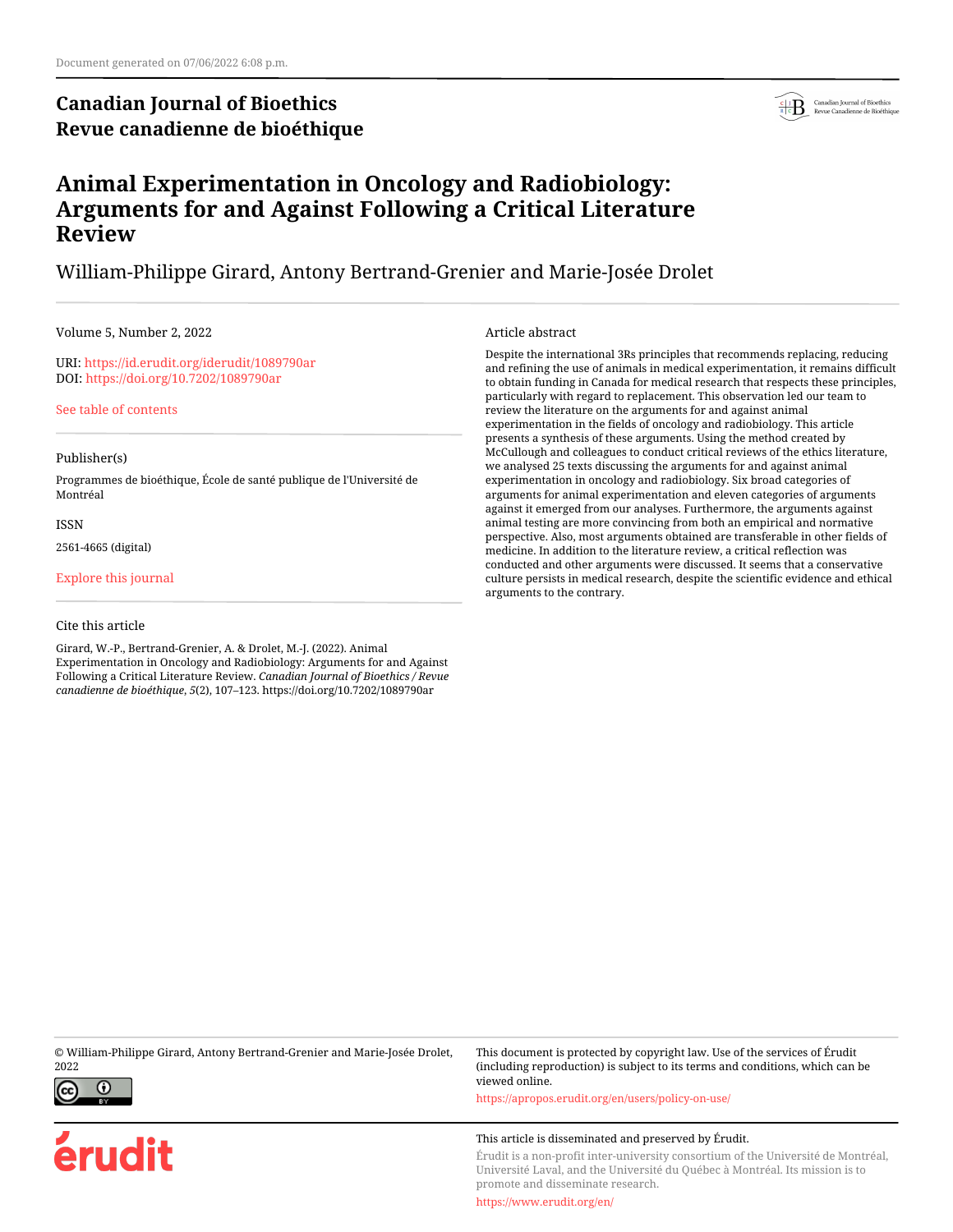

**ARTICLE** (ÉVALUÉ PAR LES PAIRS / PEER-REVIEWED)

## **Animal Experimentation in Oncology and Radiobiology: Arguments for and Against Following a Critical Literature Review**

William-Philippe Girard<sup>a</sup>, Antony Bertrand-Grenier<sup>b</sup>, Marie-Josée Drolet<sup>c</sup>

#### **Résumé Abstract**

Malgré les principes internationaux des 3R qui recommande de Despite the international 3Rs principles that recommends remplacer, réduire et raffiner l'utilisation des animaux dans replacing, reducing and refining the use of animals in medical semble qu'une culture conservatrice persiste dans la recherche médicale, malgré les preuves scientifiques et les arguments éthiques contraires.

l'expérimentation médicale, il reste difficile d'obtenir au Canada experimentation, it remains difficult to obtain funding in Canada le financement de recherches médicales qui respectent ces for medical research that respects these principles, particularly principes, notamment en ce qui concerne le remplacement. Ce with regard to replacement. This observation led our team to constat a amené notre équipe à faire une revue de la littérature review the literature on the arguments for and against animal sur les arguments pour et contre l'expérimentation animale dans experimentation in the fields of oncology and radiobiology. This les domaines de l'oncologie et de la radiobiologie. Cet article article presents a synthesis of these arguments. Using the présente une synthèse de ces arguments. En utilisant la method created by McCullough and colleagues to conduct méthode créée par McCullough et collègues pour réaliser des critical reviews of the ethics literature, we analysed 25 texts revues critiques de la littérature en éthique, nous avons analysé discussing the arguments for and against animal 25 écrits discutant des arguments pour et contre experimentation in oncology and radiobiology. Six broad l'expérimentation animale en oncologie et en radiobiologie. Six categories of arguments for animal experimentation and eleven grandes catégories d'arguments en faveur de l'expérimentation categories of arguments against it emerged from our analyses. animale et onze catégories d'arguments contre celle-ci sont Furthermore, the arguments against animal testing are more ressorties de nos analyses. En outre, les arguments contre convincing from both an empirical and normative perspective. l'expérimentation animale sont plus convaincants d'un point de Also, most arguments obtained are transferable in other fields of vue empirique et normatif. De plus, la plupart des arguments medicine. In addition to the literature review, a critical reflection obtenus sont transférables dans d'autres domaines de la was conducted and other arguments were discussed. It seems médecine. En plus de l'analyse documentaire, une réflexion that a conservative culture persists in medical research, despite critique a été menée et d'autres arguments ont été discutés. Il the scientific evidence and ethical arguments to the contrary.

#### **Mots-clés Keywords**

expérimentation animale, recherche médicale, argument, oncologie, radiobiologie, éthique

animal experiment, medical research, argument, oncology, radiobiology, ethics

#### **Affiliations**

<sup>a</sup> Département de philosophie et des arts, Université du Québec à Trois-Rivières (UQTR), Trois-Rivières, Québec, Canada b Département de chimie, biochimie et physique, Université du Québec à Trois-Rivières (UQTR), Trois-Rivières, Québec, Canada

c Département d'ergothérapie, Université du Québec à Trois-Rivières (UQTR), Trois-Rivières, Québec, Canada

**Correspondance / Correspondence:** Marie-Josée Drolet, [marie-josee.drolet@uqtr.ca](mailto:marie-josee.drolet@uqtr.ca)

#### **INTRODUCTION**

Animal<sup>[1](#page-1-0)</sup> experimentation has a long history of practice and is even mentioned in ancient writings such as those of Aristotle and Erasistratus (1). In its systematic form, animal experimentation has been conceptualized as part of the development of the scientific method, with Francis Bacon (2) first proposing the idea of creating specific places to conduct trials and dissections on animals so that results could then be applied to humans. Claude Bernard (3), the father of vivisection, considered this practice to be essential to the study of physiology and advancement of scientific medicine. And it is with the help of animal testing that the biological sciences have developed to where they are today. This use is no longer just a fact of research, but now a widely held norm for the conduct of ethical research; to not first conduct animal studies is considered, in the collective imagination of much of the scientific community – notably in physiology and medicine – as a grave methodological fault.

Of course, almost since the very beginning of modern science, there has also been resistance on the part of certain groups and individuals with regard to animal experimentation. For example, in the literary domain of the 17<sup>th</sup> and 18<sup>th</sup> centuries, several satires opposing this type of experimentation were published (4). The Enlightenment philosopher Voltaire condemned vivisection<sup>[2](#page-1-1)</sup> and the Cartesian myth of the "animal machine", according to which animals could not feel pain (6). O'Meara, a specialist of physiology at the time, protested against the "torture" inflicted on animals, which, according to him, altered the

j 1 We use the term "animals" in the text to be brief, but we are talking about non-human animals more specifically.

<span id="page-1-1"></span><span id="page-1-0"></span><sup>2</sup> The term "vivisection", whose first known use dates to 1707, means "the cutting of or operation on a living animal usually for physiological or pathological investigation." (5)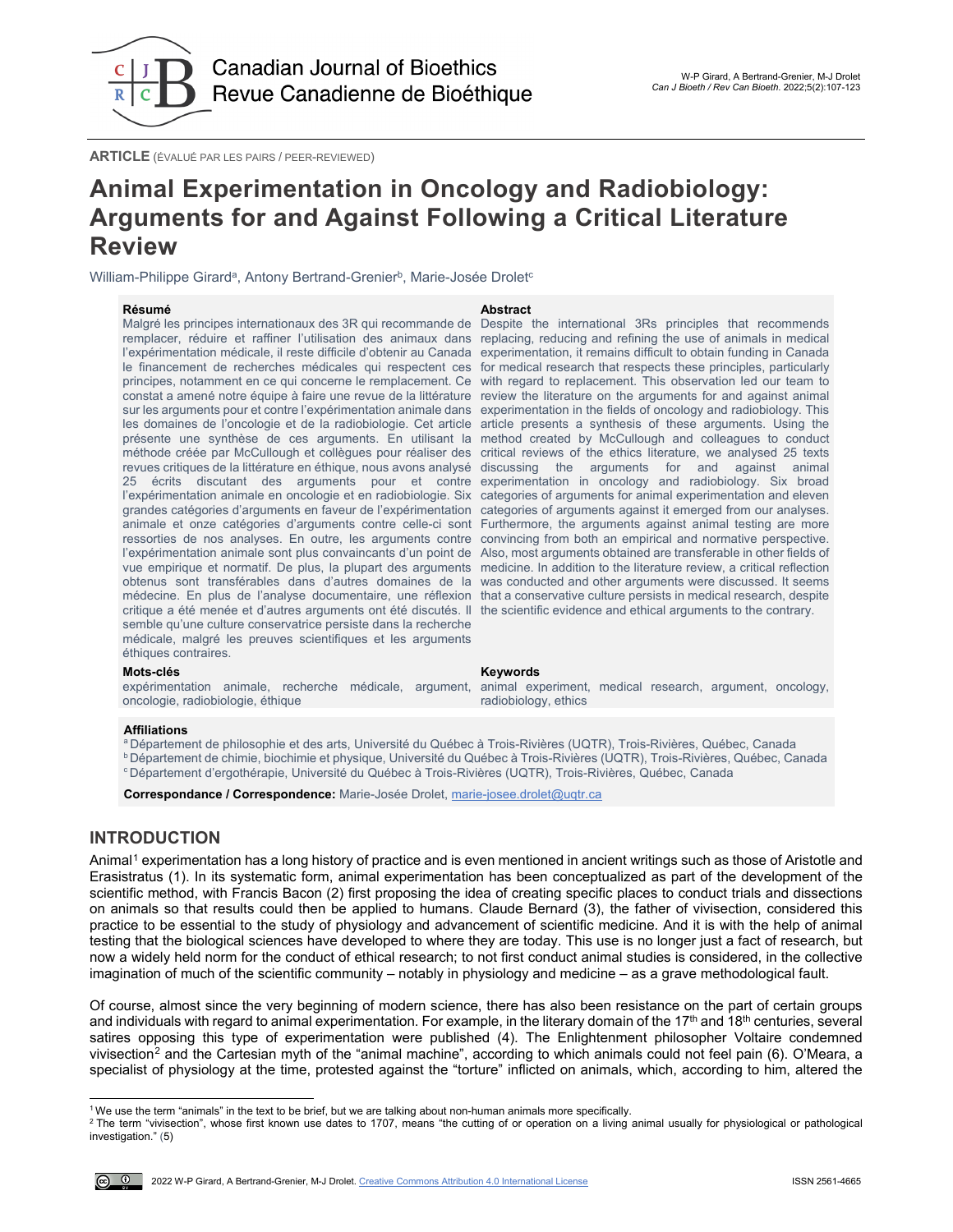nature of the bodies being studied and therefore the quality of the eventual results  $(7)$ . During the 19<sup>th</sup> century in the United Kingdom, animal protection societies were formed, such as the Society for the Prevention of Cruelty to Animals (SPCA), established in 1824, the Victoria Street Society for the Protection of Animals from Vivisection in 1875, and the British Union for the Abolition of Vivisection in 1898. Further, laws were enacted to counter cruelty in animal experiments, notably with the Cruelty to Animals Act of 1876 (8). These are only but a few examples of instances where people in past centuries have stood against the use of vivisection and animal testing.

The number of animals used in research has increased enormously over the years. In 2005, it was estimated that more than 115 million animals worldwide were used for research (9), figures that were described by Knight as conservative (10), who estimated the number to be at least 127 million. Concurrently with this increase, large numbers of animal rights advocates have been lobbying against animal use in research. For example, in the United States there was an increase in the number of anti-animal cruelty organizations between 1967 and 2000, from about 1,000 to over 7,000, with membership growing from a few million to over 10 million (11). The global organization People for the Ethical Treatment of Animals (PETA) had 350,000 members in 1990 (12), but by 2020 their membership had expanded to more than 6.5 million (13). The philosophers who were probably the most influential in contributing to this increased public sensibility are Peter Singer and his book *Animal Liberation* (14), which develops arguments on the basis of animal welfare, and Tom Regan with his book *The Case for Animal Rights* (15) which, for its part, defends the rights of animals. It is thus fair to say that public concern about animal experimentation has been a topic of signficant debate for decades, with it's origins in  $18<sup>th</sup>$  and  $19<sup>th</sup>$  centuries.

The 3Rs – which stand for *Replacement* of animals by other means, *Reduction* of the number of animals used to obtain information and *Refinement* of the methods used to minimize suffering – are three principles first proposed over 60 years ago (16). Now widely adopted by the scientific community and by many governments, these principles have been guiding laboratory research done on animals since the 1990s (16-18). Despite broad agreement on the 3Rs, animal experimentation is still the default method for much scientific (and especially clinical) research. Even if not always required, the majority of studies in medicine, for example, continue to use animal experiments to assess the risks and relevant results before proceeding to human studies (20). Furthermore, it can be very difficult to obtain grants from funding agencies when researchers wish to proceed withou recourse to animal experimentation. For example, in trying to obtain funding to support a project to treat radiodermatitis caused by radiation therapy to treat cancer, our project – which respected the 3Rs principles – was criticized for not first doing animal studies. These comments led us to question an apparent culture in Canadian medical research that seems closed to the 3Rs principles (19).

In our grant application, we had provided arguments to justify compliance with the 3Rs principles, notably the replacement of animals with tissues made in laboratory from human cells. On the one hand, some of our arguments reflected the general problem of animal experimentation. For instance, because of the important differences between animals and human beings, only a small proportion of animal experiments lead to satisfactory results in order to move forward with a clinical phase, which is a major transferability problem (20-22). Moreover, there is a direct violation of animal rights and welfare in the use of animals in research (14,23,24). Thus, there is a need for methodological change in order to decrease or even avoid animal experimentation, where possible, as in many cases it is unnecessary (20-22). On the other hand, our other arguments were related to the methodological innovation inherent to the project due to its absence of animal experiments. Since animals do not have the same physiology of cancer-related neoplastic tissues as do humans (25), conducting our experiment on animals did not seem justified because the results would not be representative of a need in humans, and this would cause unjustified delays and needless animal suffering. In addition, there do not appear to be any systematic reviews about the usefulness of animal studies and radiation damage in the context of radiotherapy research (26). Thus, in our project, the use of living human skins as an alternative to animal experimentation was justified since it would have allowed us to establish a more direct correlation with the affect of radiation on humans (27-29), increasing the relevance of the results, and so would probably have contributed to human well-being in a better time frame than if we had first proceeded with animal experimentation.

In short, as is often the case in the history of ideas, there is a gap between the internationally advocated 3Rs principles and the way medical science is actually conducted, at least in Canada. More specifically, it is a priori the replacement of animal studies that seems to pose the most problem. This observation and our experience of being confronted with a status quo view on animal experimentation led us to conduct a critical and comprehensive review of writings arguing for the ethical justifiability of animal experimentation in oncology and radiological biology. The general question underlying our critical review was the following: *What are the arguments for and against animal experimentation in oncology and radiological biology?* But as we will see, the answers to our initial question go beyond oncology and radiological biology. In fact, they broaden the target audience to include not only researchers and practitioners in these fields of research, but also the entire scientific community, since the arguments raised concern society in general. So one of the contribution of this article is that it provides readers who are already familiar with the arguments for and against animal experimentation with a systematic understanding of the state of the literature, although perhaps not exhaustive due to the initial question which limited the number of results considerably.

#### **RESEARCH METHODS**

In order to answer our general question, we conducted a critical literature review, using the McCullough, Coverdale and Chervenak methodology (30,31), to examine how ethical and scientific issues encountered in animal research in the fields of oncology and radiological biology are discussed in the academic literature. We selected this approach because it is one of the methods recommended for conducting a comprehensive and critical review and because we have used it successfully on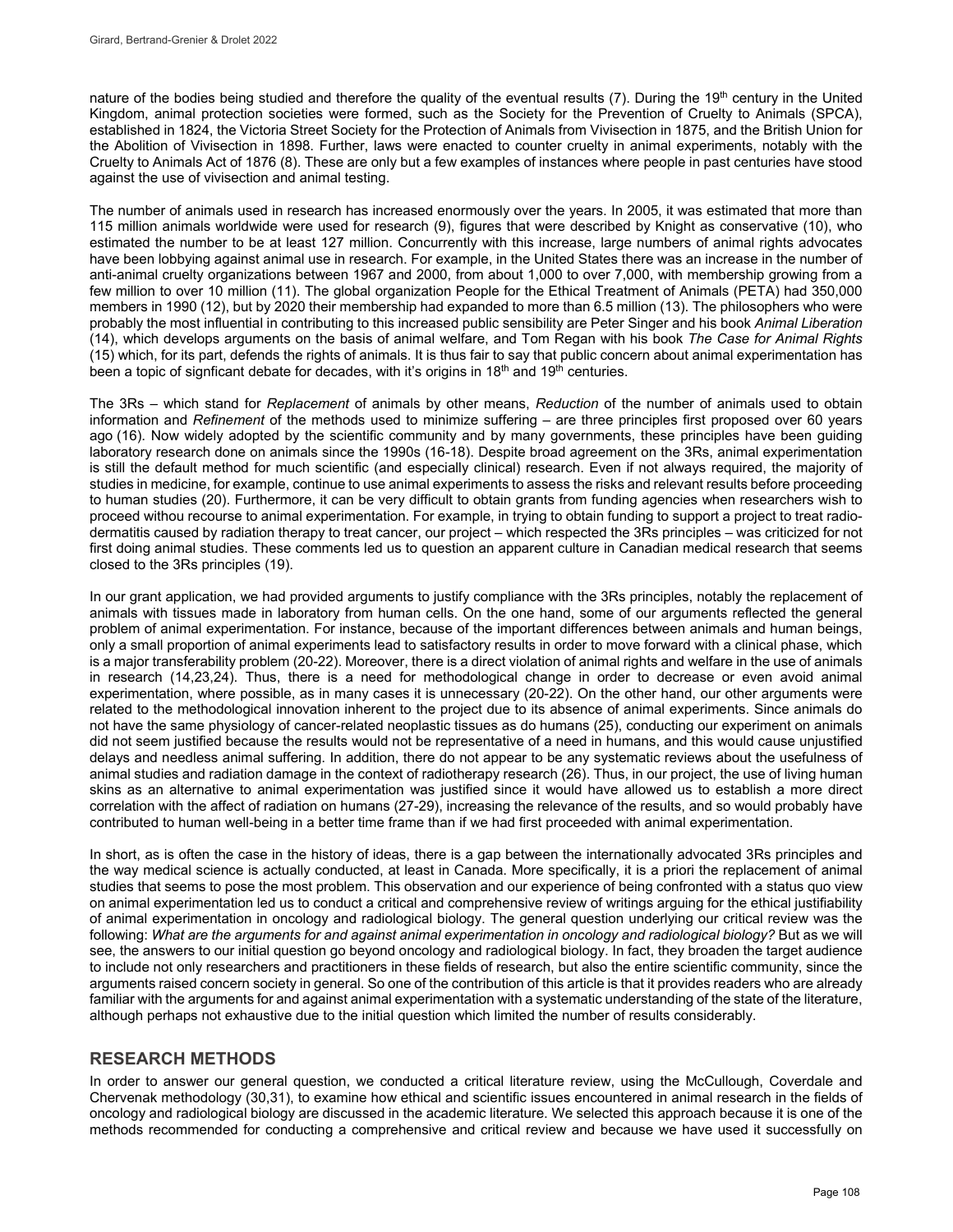several occasions to conduct literature reviews on ethical concepts (32-34). That said, we adapted the method to specifically identify the elements of interest that we were seeking in this review, namely the arguments for and against animal experimentation, thus joining the suggestions of other authors in the field of bioethics for conducting such reviews (35,36). Also, it was the experiential knowledge of some of the authors of this article in relation to the conservatism of the last few decades in animal experimentation that led us to undertake this research. This method involves four steps in order to identify and critically evaluate the ethical arguments appearing in the literature: 1) identify research questions relevant to our process; 2) conduct a literature search using key terms relevant to the research questions; 3) extract and synthesize data from selected literature in order to answer the research questions; 4) critically assess the scope of the ethical and scientific arguments put forward.

#### **Step 1: Identify research questions relevant to our process**

Two research questions have been selected in order to guide our critical review and provide answers to the general question at the origin of this study: a) What are the arguments in favour of animal experimentation and what could justify the refusal of alternatives to animal testing in oncology and radiobiology, i.e., methods respecting the 3Rs principles? b) What are the arguments against animal experimentation and what could justify the use of alternatives to animal testing in oncology and radiobiology?

#### **Step 2: Conduct a literature search using key terms pertinent to the research questions**

In order to answer the research questions, we have conducted a literature search by consulting six databases chosen based on their relevance in fields of ethics, namely: Academic Search Complete, CINAHL, JSTOR, Philosopher's Index, ProQuest, and Scopus. The literature review was conducted from October 2019 to March 2020. Four categories of keywords were combined in various ways, mostly by using no more than one word from the same category at a time (see Table 1); more specifically, we used "and" between categories and "or" within a category.

| Words related to 'ethics'                                       | Words related to 'animal                                                                   | Words related to                                                                        | Words related to                                                                       |
|-----------------------------------------------------------------|--------------------------------------------------------------------------------------------|-----------------------------------------------------------------------------------------|----------------------------------------------------------------------------------------|
| and 'argument'                                                  | experimentation'                                                                           | 'cancer'                                                                                | 'alternatives'                                                                         |
| ethic*<br>$3Rs*$<br>moral*<br>rational*<br>argument*<br>reason* | research*<br>animal<br>experimentation*<br>science*<br>animal research*<br>animal testing* | radiobiology*<br>oncolog*<br>radiation*<br>cancer*<br>breast<br>cancer*<br>neck cancer* | Alternative method*<br>alternative*<br>ex vivo*<br>human tissue*<br>in vitro*<br>skin* |

#### **Table 1: Keywords used to identify relevant literature**

Support from the authors' university library, i.e., at the Université du Québec à Trois-Rivières (UQTR), made possible the use of open and restricted access databases. All databases were chosen because of their accessibility and because they could present relevant documentation. In order to be included, a document had to be written in languages understood by the authors (English and French), to answer at least one of the research questions and to be free to access through the UQTR library system. We did not exclude articles based on publication date since we wanted to obtain as much literature as possible on the arguments in favour and against animal experimentation or its alternatives in both fields of oncology and radiobiology. The dataset included peer-reviewed articles and book chapters. In addition to sources proposed by McCullough, Coverdale and Chervenak's method, we also included some articles that were not necessarily peer-reviewed (gray literature) for their relevance. Finally, we added book chapters or articles that were not found through the databases but were proposed by reviewers or found alongside identified texts, e.g., in their respective journals or books. Those sources found in a manner other than the method proposed by McCullough, Coverdale and Chervenak are identified by an asterisk (\*).

Figure 1 presents the choices that were made to exclude some documents due to their irrelevance, and an overview of the main steps that led to the ethical analysis of the results. In the end, we reviewed 25 documents that met all of the abovementioned inclusion criteria. We first extracted information in order to describe the corpus of documents. We identified the discipline, the type of document, the date of publication and the country of origin of both researchers and publishers.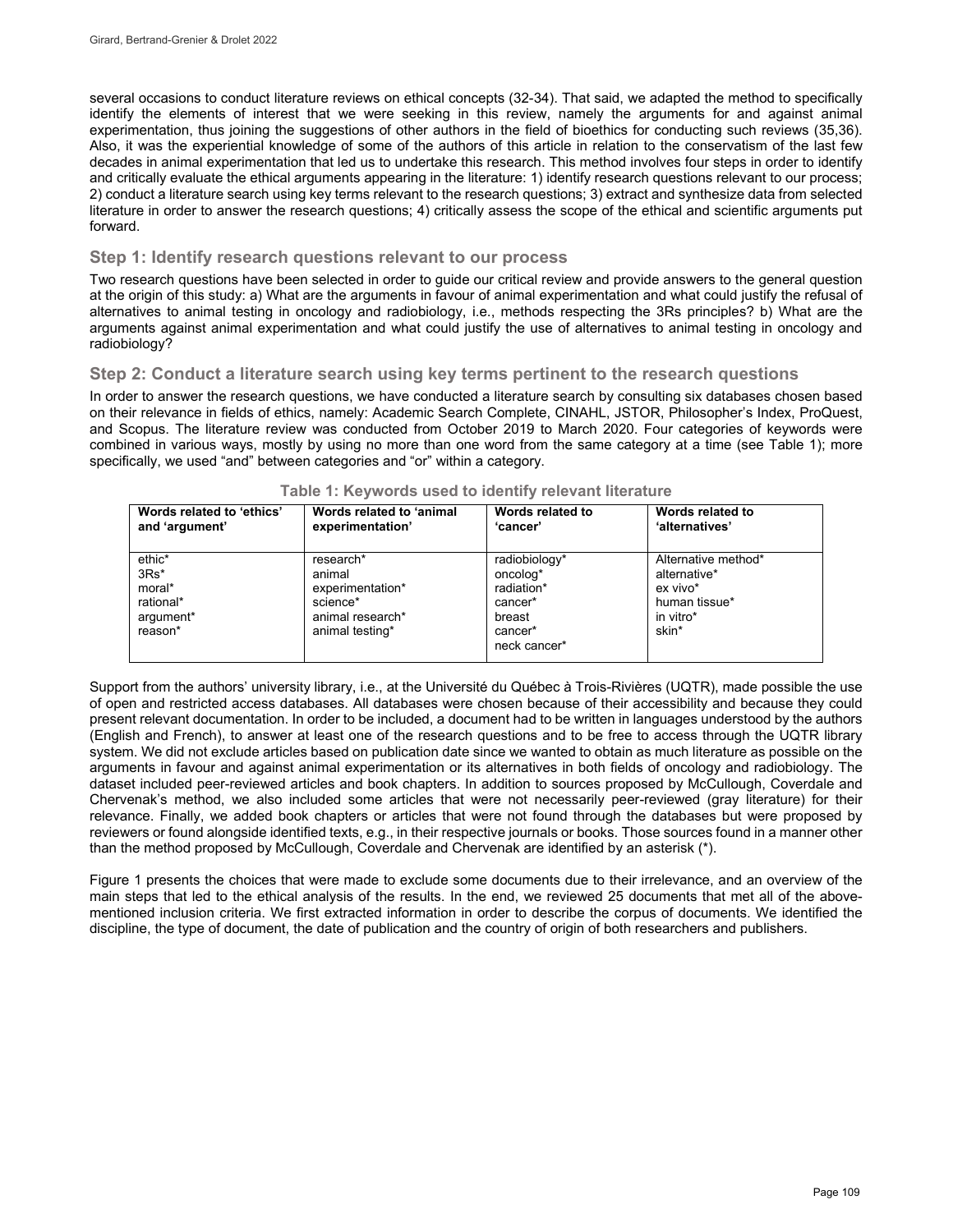

#### **Figure 1: Main steps of the literature review**

In September 2021, we conducted a second search using PubMed to add articles from which we could extract arguments for and against animal experimentation in oncology and radiological biology. Thousands of results emerged using the same method as in our first search. However, since we were already advanced in the analysis, we limited the search to a single keyword combination that yielded 15 potential articles: ((ethical) OR (moral\*) OR (argument)) AND ((animal experimentation) OR (animal experimentation\*) OR (animal research\*) OR (animal testing\*)) AND ((radiobiology\*) OR (radiological ontology\*)) AND ((alternatives) OR (alternative method\*) OR (alternative) OR (ex vivo\*) OR (human tissue\*) OR (in vitro\*) OR (skin\*)). Of these 15 articles, only 3 were retained for data extraction. A more exhaustive search on PubMed could lead to the extraction of arguments from a larger number of papers. Considering the time interval between the first and second search, we decided not to integrate in the results the arguments found in the second search, and so we present these in a separate section at the end of the results section. No new argument categories emerged from this second search and we associated the already existing categories with each argument found in the three targeted articles.

#### **Step 3: Extract and synthesize data from the selected literature to answer the research questions**

A data extraction table was designed to extract the sought-after answers to our research questions. Then, we synthesized the information to portray a general view of arguments about the use of animal experimentation and its alternatives. While doing this, we categorized specific arguments into general categories which were generated inductively on the basis of an analysis of the arguments present in the literature. The overview of those arguments is further developed in the Results section.

#### **Step 4: Critically assess the scope of the ethical and scientific arguments put forward**

Following the selection of the arguments proposed by the authors in the article sample set, we subjected these to critical reflection to evaluate whether or not animal experimentation in the fields of oncology and radiological biology was considered desirable or not and whether alternatives to it were preferable. Our reflection is further developed in the Discussion section.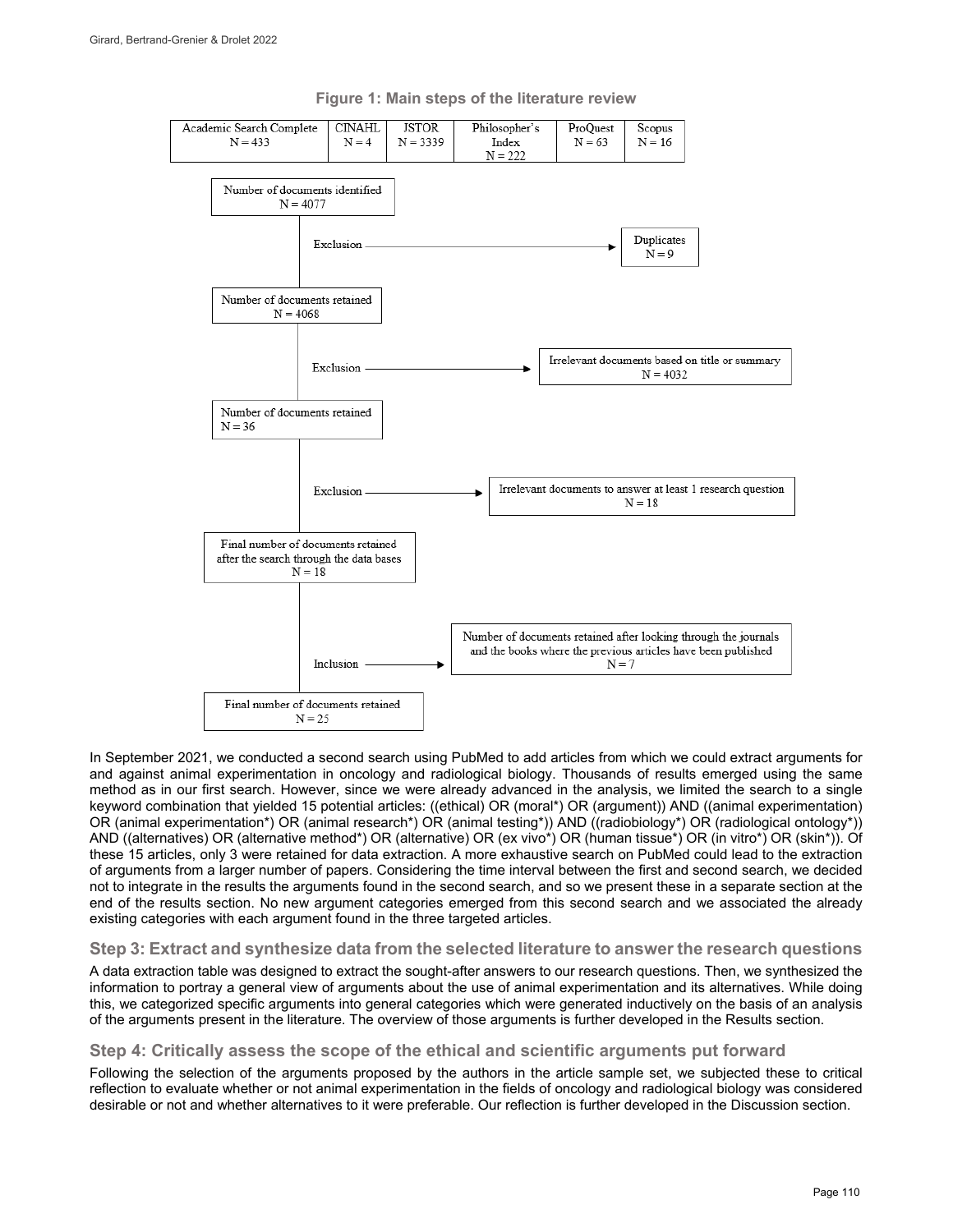### **RESULTS OF THE CRITICAL LITERATURE REVIEW**

After describing the corpus of documents found through our database searches, the arguments for and against animal experimentation in oncology and radiological biology are presented. The discussion of these results follows in the next section.

#### **Description of the corpus**

The chosen texts were published between 1997 and 2019. As seen on Figure 2, there has been an increase in number of publications starting from 2012. The years with the most publications were 2015 with 24% of the documents published and 2019 with 32%. Within the 25 texts, 15 were from peer-reviewed journals (60%), 8 were chapters from the same book (32%) and 2 were from gray literature (8%). All documents were written in English.





Figure 3 shows the number of texts where the fields of work are represented by at least 1 author; this was determined by taking into account the affiliation of the main author of the articles. It is notable that for 24% of the texts (n = 6) there is at least 1 author from the field of animal ethics.



**Figure 3: Number of texts where the fields of work are represented by at least 1 author**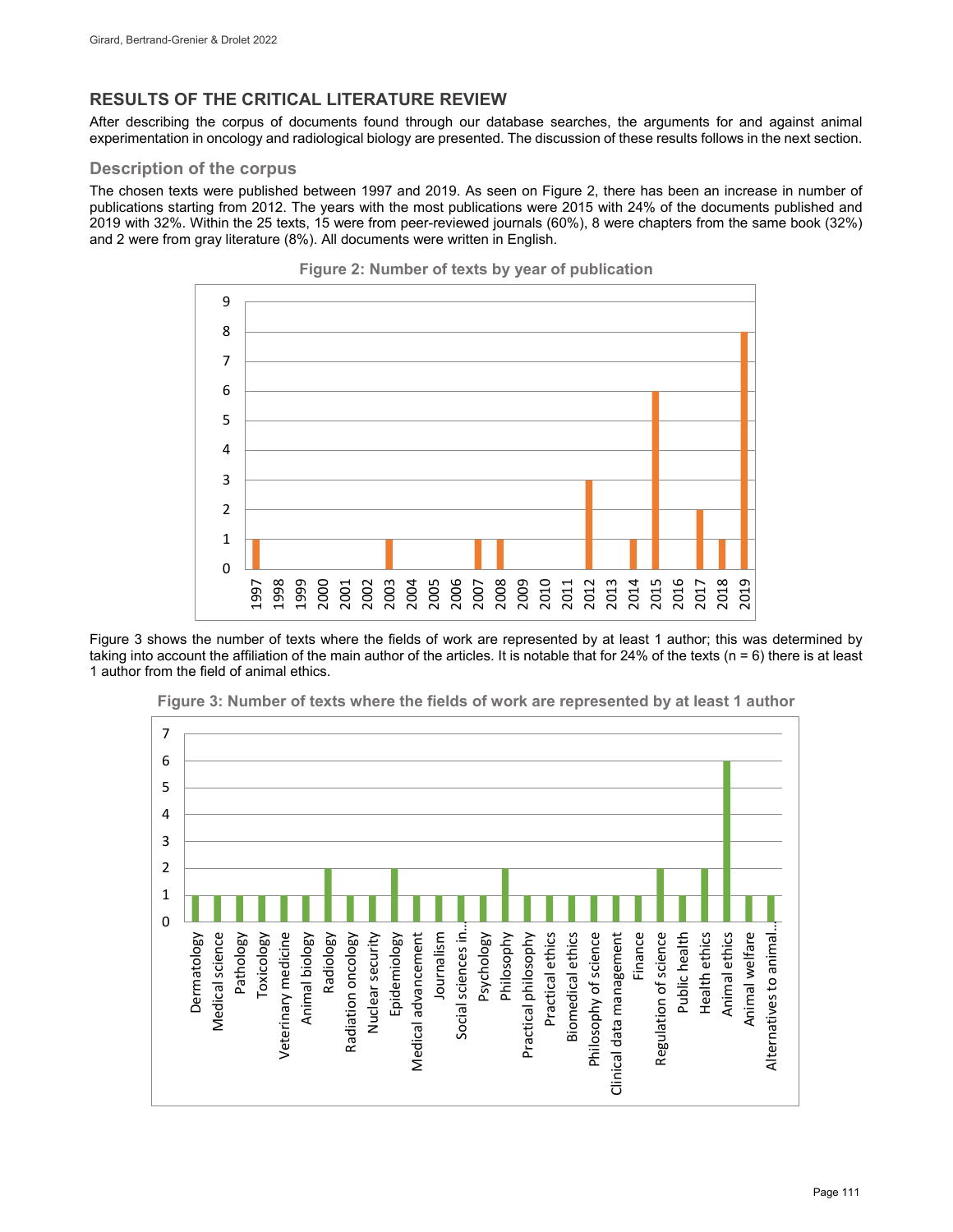Among the 95 authors who contributed to the various texts, 40% ( $n = 38$ ) were from the United States ( $n = 12$ ) and from the United Kingdom (n = 26), although German authors (n = 15) slightly exceeded Americans (see Figure 4).



In addition, as shown in Figure 5, 40% of the texts were published by journals or editors located in the Netherlands ( $n = 10$ ), 20% in the United Kingdom (n = 5), and 20% in the United States (n = 5). Altogether, texts published in the United States and in the United Kingdom represent 40% of the countries of publishers.



**Figure 5: Number of writings by country of publishers**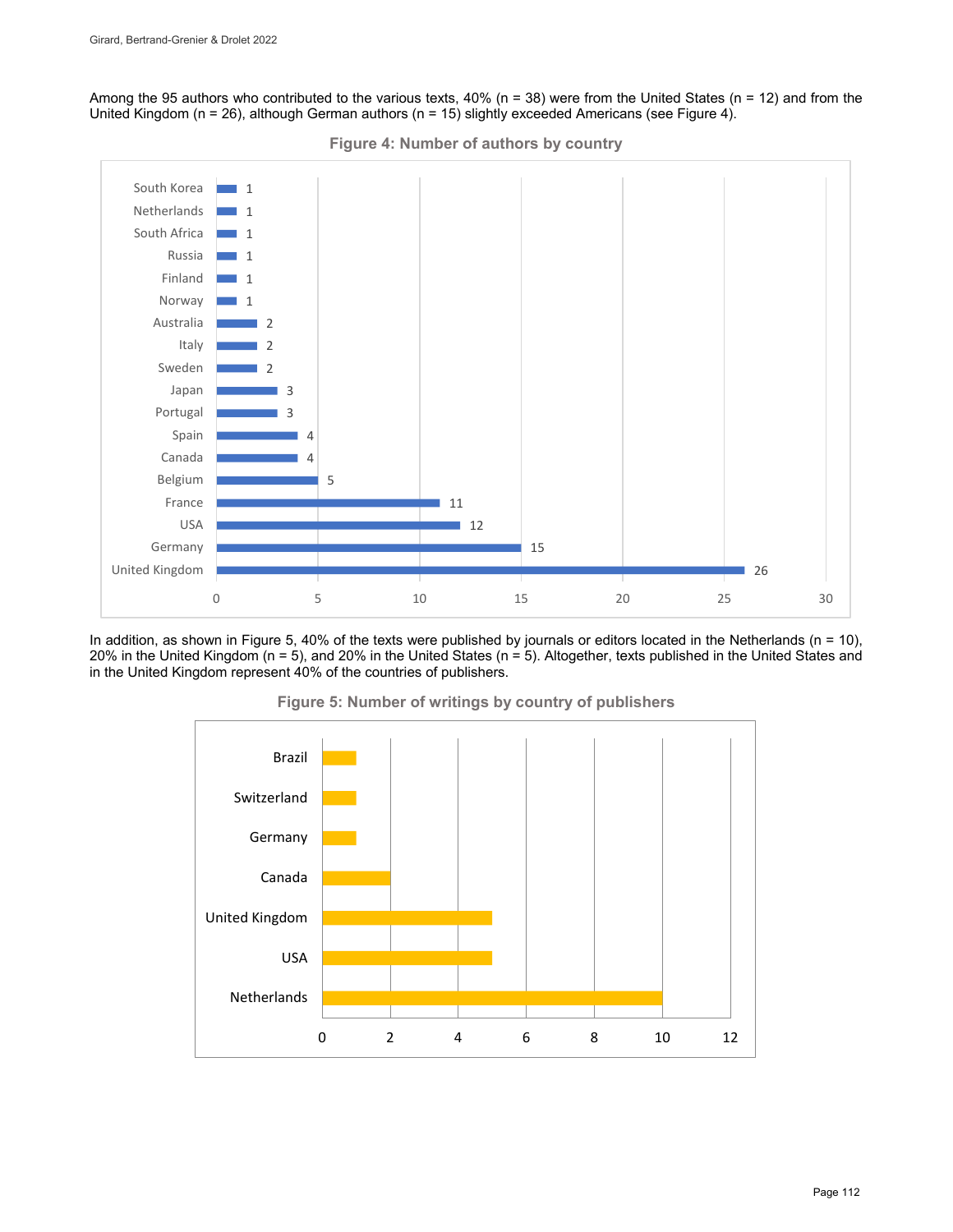#### **Arguments for animal experimentation**

What are the arguments in favour of animal experimentation and what could justify the refusal of alternatives to animal testing in oncology and radiobiology? As Figure 6 illustrates, six broad categories of arguments emerge from the literature review. These are summarized in the following paragraphs.



#### **Figure 6: Categories of argument in favour of animal experimentation**

#### *Argument based on the similarity between humans and animals*

It is argued that the use of animals in research is justifiable because they form complex living systems similar to those of humans and are therefore suitable as models for more complex comprehension of responses at the level of the whole organism (37). *In vivo* methods take better account than *in vitro* methods of the biological complexity of each tissue in interaction with other tissues (38,39). Thus, the use of alternatives can, for instance, cause the loss of complete immune responses present in animals (40) or possible reactions of a molecule (41). In addition, the lack of human data sometimes limits the predictions of *in silico* models because they may not adequately predict responses to a new disease (37).

#### *Utilitarian argument for the greatest amount of good*

In contemporary society, it seems appropriate to use animal testing whenever it achieves benefits for human or animal health and the environment (42,43). These benefits are greater than the negative impacts on millions of laboratory animals (44-46) or on humans (47). Animal research offers unique benefits to humans that could not be achieved without it, and among other things, it avoids risks to human health while contribution to the generation of new knowledge (47,48).

#### *Speciesist argument about moral difference*

First and foremost, some state that we have a moral obligation towards human beings (49) because human beings are people (unlike animals) (45,47,49), because they have cognitive abilities and self-awareness (43,45,46), because human beings are capable of demanding rights for themselves (45), and finally, because they are part of a certain "kind" that distinguishes them from animals and that allows them to be part of the human moral community even if they lost their physical or mental capacities (43,46). In fact, some authors even claim that animals have no moral status at all (47). Only humans determine which animals they come into contact with (49) and can show partiality in the same way as they are partial with their family or friends (43).

#### *Argument based on tradition and scientific relevance*

Animal testing has been used for decades in research and development of new medicines (50,51) and changing people's habits may be difficult for them to accept (51). As proclaimed by some authors, "the greatest successes of medicine are due to animal experimentation", which is therefore essential (48), effective (49) and gives the impression of being more efficient (44) and less risky (52,53) than using alternatives. We must consider the body of biomedical knowledge accumulated up to now due to animal experimentation as well as our accumulated knowledge on different human diseases (54).

With the guidelines now available to researchers, there may be fewer methodological flaws and redundancy in studies using animals (37,53), which will, among other things, allow better reproducibility (52) and maximize the usefulness of published studies (53). Moreover, some believe that animal testing is necessary because there are no real alternatives (43). The alternatives to animal testing have yet to prove that they can be as effective as the established methods (53) or that they will always be an improvement compared to animal testing (39,41), which should in principle be done by continuing to use the "tried and true" methods to compare with the new "unproven" methods (53).

The methods of collecting and storing tissue samples, as well as confounding factors such as age or lifestyle, may affect the usefulness of the tissue collected in certain analyses, such as studies conducted following ionizing radiation (38). Similarly, there is uncertainty regarding the effects of time between the moment of *ex vivo* radiation and the collection of biological samples for research (55). In addition, access to biological samples under optimal conditions of collection and storage is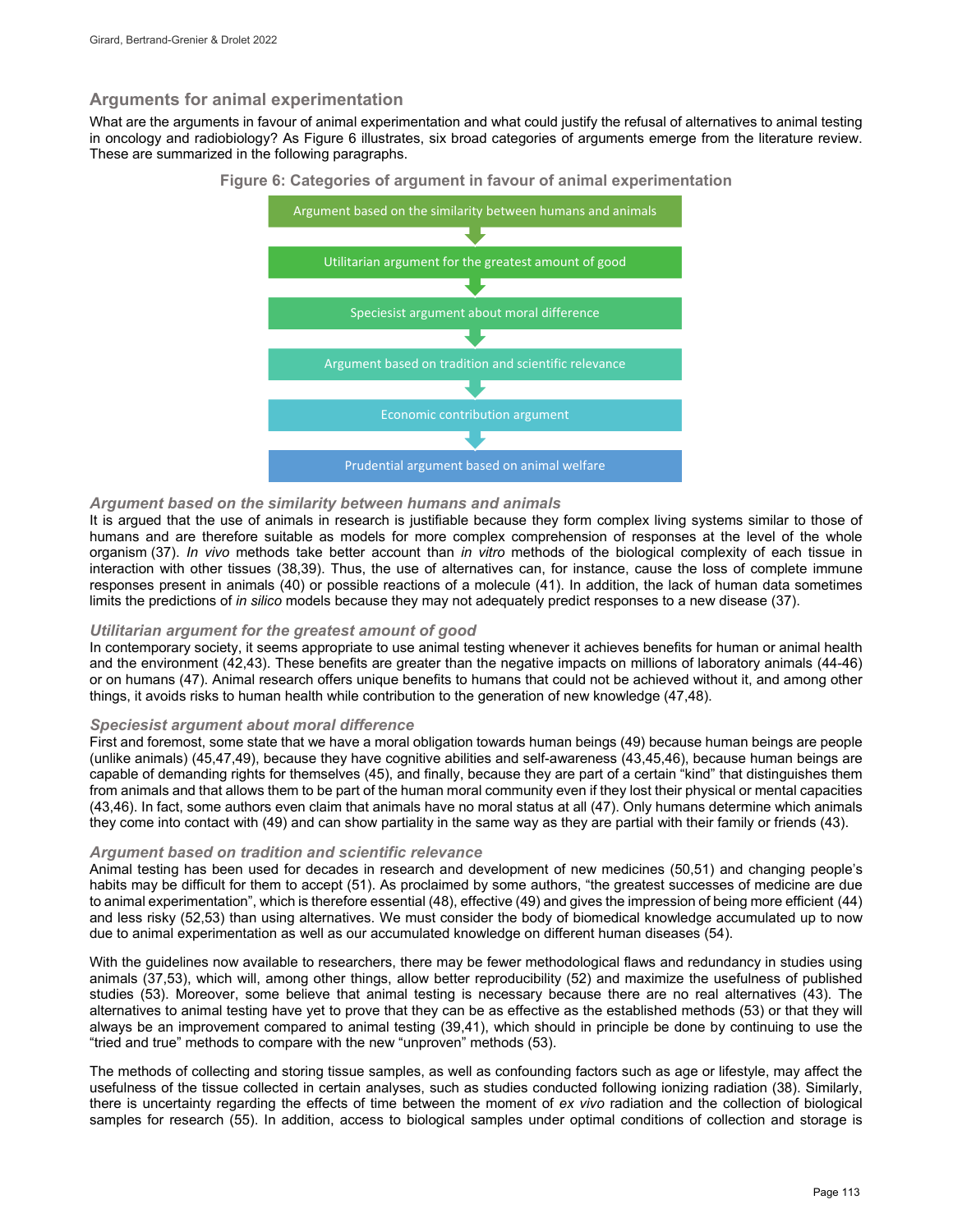quantitatively limited for reasons related to the time for obtaining and analysing the results (which may limit their use in studies large scale), among others (38). Due to the low rate of collected and stored biological samples used in studies, the statistical power is low (38,39).

#### *Economic contribution argument*

Abolishing animal testing could eliminate certain tasks or even jobs and harm the personal goals that people set for themselves, while depriving institutions from receiving funds that allow them to cover administrative costs (51). Because the use of animals in research is less ethically demanding than it is for research with humans, access to animals is faster and cost effective (37). Validation processes for the quality of alternatives to animal testing cost money and time (53). In addition, the data produced by the alternative methods can be very complex for interpretation and therefore may require some expertise which was unnecessary with traditional methods (53).

#### *Prudential argument based on animal welfare*

Animal research must be careful, that is, it must be able to make good decisions despite the uncertainties (56). Animal testing should be allowed and is morally justifiable when it is similar to research conducted on humans and with the same sensitivity, because huge benefits emerge (43) and no unnecessary harm is done to animals (necessity determined by the purpose of the research) (47). Animal experimentation is morally justifiable if the life of the animal is worth living despite the experiments that are carried out: the interests of the animal are then taken into account and the benefits could be greater in comparison to the harms (47). It seems immoral to bring beings into life and then make their lives miserable, and certain relationships lead people in position of authority to protect those who depend on them and who are vulnerable, as is the case for animals (47). Failure to comply with just one of the conditions of net benefit, life worth living or no unnecessary harm means that an experiment is no longer morally permissible, regardless of whether the other conditions are met; thus a researcher cannot morally justify their research on the basis of a single necessary condition (47).

#### **Arguments against animal experimentation**

What are the arguments against animal experimentation and what could justify alternatives to animal testing in oncology and radiobiology? As Figure 7 illustrates, eleven broad categories of arguments emerge from the literature review. These are summarized in the following paragraphs.

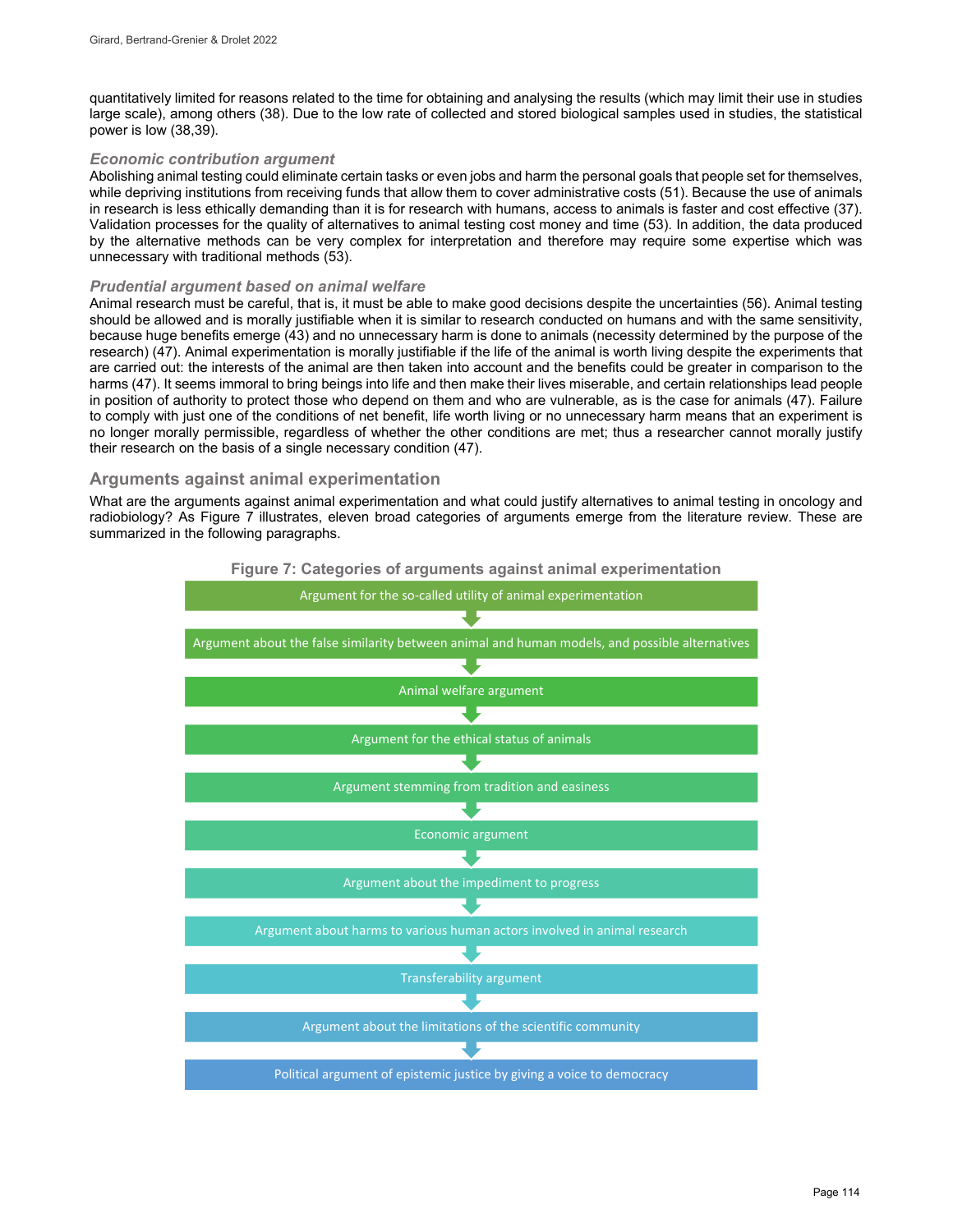#### *Argument for the so-called utility of animal experimentation*

The calculation of benefits versus harm goes against animal testing since everything suggests that the benefits to humans from this practice are too low to outweigh the harms caused to both animals and humans (43,48,54). Authors note that there are only a few anecdotes concerning the major cases of animal research that have worked (47), and these do not constitute a systematic justification of favourable results (46). Some think that all harms caused to humans by experimenting on animals should be part of the calculation of benefits versus harms (46), including counterfactual harms and benefits, i.e., those that could have happened if there had been less or more animal testing (47). Research on radiation exposure that does more harm than good should not take place according to the principle of justification, which is a principle of exposure that applies to the different types of situations and categories of exposure (56). In general, according to Galgut (46), human interests are overrated when it comes to defending animal experimentation: animal experiments are often conducted with the aim of relieving superficial conditions related to comfort rather than suffering or potentially fatal conditions. This should then reduce the weight given to the benefits of animal testing compared to the harm caused to animals (46). Much of animal testing is used in basic research, which by definition does not necessarily lead to applications for humans (46). As such, the benefits for humans of basic research are largely unknown, making impossible the utilitarian justification that animal experimentation in basic research can benefit human beings more than causing harm to animals (46). Advocates of animal testing must also demonstrate the need for its use and why alternatives would not have worked to achieve the same results (46,57). Given the present alternatives to animal testing that did not previously exist, the benefits of animal testing that may have seemed unique do not guarantee sigificant future benefits (47). It is important to note that harm-benefit analyses are done prospectively, before the experiments are conducted\*. What is needed in order to demonstrate that harms in most cases outweigh benefits is to make retrospective harm-benefit-analyses more frequent and even obligatory\*. In the EU, the experimenter needs to assess and report the actual severity of procedures on an individual animal (17\*).

#### *Argument about the false similarity between animal and human models, and possible alternatives*

Several limitations inherent in species differences are likely impossible to overcome, such as fundamental biochemical differences that can alter the way organs react and the magnitude of these differences (44,52,58). Also, the variability of human populations is not necessarily captured by animal models (53), nor is the complexity of human disease when it is reproduced in animals (59). Furthermore, the biological complexity of each species can lead to different results within the same experimental manipulations (37,50-54,57-60). Likewise, subjective symptoms are rarely objectifiable as are behaviours, therefore making it difficult for researchers to establish a clear link between the two models for a given phenomenon (49). Caution with regards to extrapolating the results from animals to humans with full knowledge of the differences is insufficient since it is doubtful that we can accurately select all the relevant differences and then determine what is or is not applicable to humans (59). It follows that humans are the best biomedical model for humans (37,52).

Alternatives to animal experimentation sometimes make it possible to better understand certain complex mechanisms (53) and to experiment with better quality and better reliability since they take better account of the complexity of human biological systems (40,48,52,59) in comparison with the body of the animal which sometimes acts as a black box (40). According to some, we should still use more than one alternative to an animal experiment in order to accurately estimate certain mechanisms, as several factors may come into play in the process studied (40). Some authors also believe that we should modify our ethical values so that more risk is sometimes placed on human shoulders by not using animals for experiments (41).

*In vitro* experimentation reveals the mechanisms of action more clearly (40) as well as "off-target" effects that depend on the species and which cannot be discovered by animal experimentation (52). This approach gets around the metabolic barrier between the different species since the tests are done directly on human cells, which should thereby increase predictability (39). *Ex vivo* methods are useful when repeated sampling before and during irradiation is not possible, and in retrospective studies where it is not possible to measure biological responses that occurred many years ago (55). Pernot et al. (38) consider that in the case of exposure to radiation, the *in vitro* method is useful for predicting individual susceptibility to radiation, and it provides greater precision since the doses of radiation can be controlled more strictly, and time-related responses are more easily measured. *In silico* techniques can fill the need for researchers to have complete complex living models by simulating these models from humans themselves (37,59). In addition to using animal-free, human-relevant methods, clinical, epidemiological and biomonitoring data can be used. These data have been historically underused in research and could help replace the unnecessary use of animals while improving research results and patient safety (50).

#### *Animal welfare argument*

Animal research is detrimental to the animals' interests as it harms the maintenance of their lives and the integrity of their bodies and minds (43-45,54,57). Animal experimentation causes significant sources of fear and distress as well as pain and suffering in laboratory animals – e.g., by capturing wild animals, transportation, conditions of habitation in laboratories, invasive or routine procedures, etc. (44,46,48,60) – that, with the physiological changes undergone, can alter the results of studies (48,59,60,61\*). Some animals may not receive research anesthesia and analgesia in rare cases where it would affect outcomes, which is a serious infringement on their welfare (48). The loss of pleasures is also a harm caused to research animals, since they do not have access to all the pleasures they would be allowed to have if they had lived in another context: we would not accept that only basic human needs should be met (46). The death of animals at the end of several experiments is as wrong for these animals as it would be for humans since it prevents them from pursuing their interests (46). This situation could be mitigated by providing these animals with the necessary care and a peaceful retirement (46). In the meantime, according to Cojocaru and von Gall (42), the fact that the objectifying language of animal experimentation considers in their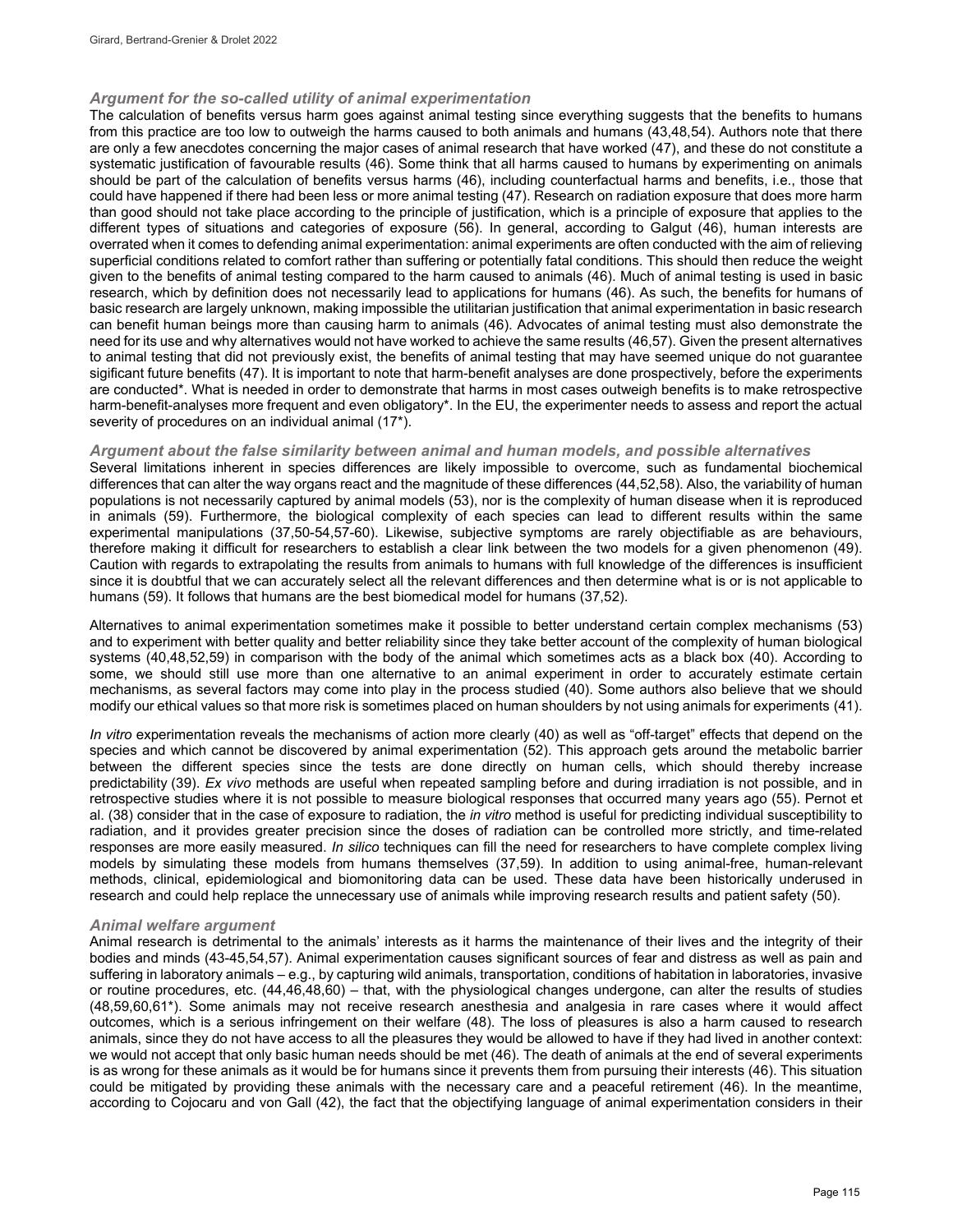classification the killing of animals to be the least serious form of suffering shows that it does not appropriately understand animal suffering.

Studies using low doses of exposure to ionizing radiation show that this increases the risk of developing cancer, and at higher doses, of developing heart disease or cataracts in the animals on which these experiments were performed (55). However, principles of beneficence and non-maleficence must take into account the impact of radiation on health (56). According to the principles of optimization and limitation of individual doses, exposure to radiation should be held as low as reasonably achievable and should not exceed the limits recommended by the International Commission on Radiological Protection (ICRP) (56).

The ethical consideration of respect for life should encourage the elimination of animal suffering (62). There is no reason to think that the life experience of the animal is worth less than the one of the human being and that it deserves less moral weight, because we do not have access to their subjective experiences nor to the sense that these experiences can have for them (45). Likewise, it is inequitable to expose only a few individuals to radiation; all individuals are entitled to the same treatment and should receive the same consideration of their opinions if they are involved in radiation protection (56). Alternatives to animal testing help avoid or minimize animal pain and suffering (40,41), which is in accordance with the 3Rs principles (50,62).

#### *Argument for the ethical status of animals*

According to many scholars, animals should be protected because of their ability to sense (45,47,49,62) and their awareness (62), which sometimes allows them to be described as persons who should have the same rights as humans (45,49). Some authors believe that the argument of the fundamental difference between human and animal on a moral level is questionable since it is not really reflected in many of our actions; for example, we do not decide if a human person has the right to live on the basis that they can deliberate and act on moral principles (43). Also, the characteristics raised to justify this argument are not morally relevant to the extent that they are often not present in certain human beings and can be more present in certain animals (43,46). Speciesism cannot justify the use of animals even if alternatives did not exist (51). Simply belonging to the human species (46) or to human kind (43) does not succeed in morally justifying treating differently animals and human beings. Nor does the argument that one should be partial to a human being as one would be to a family member justify a negative difference in treatment, since this argument only says that one can benefit some and not harm others (43). Likewise, rights are logically correlative to obligations and our moral obligation towards animals justify the view that they have moral rights, regardless of their ability to claim them, as in humans who do not have to claim rights for themselves in order to have them (45). Since it does not take into account the consent of animals, animal experimentation would be considered unethical if it was carried out on human beings (43,57); animal-free methods should thus be used since the animal is a *subject of a life* (11) that has rights (49). Our moral intuitions lead us to believe that the most vulnerable people are those who need the most moral protection; animals are just as vulnerable, and they also deserve increased moral protection (45,46). On the one hand, animals are objectified in research, and they are treated as mere means rather than as ends in themselves (47,60). On the other hand, as recognized by UNESCO's Universal Declaration of Animal Rights, animals must be protected (62).

#### *Argument stemming from tradition and easiness*

Studies using animal testing are often conducted only because it is what is asked for and not because the data collected is useful (41,52,53); studies conducted without animal testing thus have to combat a "procedural fossilization" (41). The use of animal models in research has become the scientific gold standard against which other models are compared because there has been an appearance that this model has worked well in the past; however, whether the model works or not, there are appeals to tradition that push us to be psychologically motivated to continue to use animals in research, even if the use is unjustified (46,50) and the necessity has yet to be proven (50). In fact, the value of current methods of animal experimentation has never been formally proven (39,49,50,52) since the validity tests of the methods are very long and expensive (52), and that the new data must usually be compared with those coming from experiments conducted on animals (50,52). Despite the ethical implications of choosing species for animal testing, these choices are often made based on accessibility rather than relevance to the experiment (49).

#### *Economic argument*

According to Hansen and Kosberg (54), the low human benefits are not worth the public money spent on animal studies. The argument of the defenders of animal experimentation, according to which they have as an objective to reduce mortality, does not work because if one invested the money elsewhere, e.g., to finance hygiene measures in poor countries, we would save more human lives (54). Animal-free, human-biology based models and methods can meet the pragmatic needs of researchers, since they save time because animal testing requires going through many stages before being approved (39-41,47,53,51- 53,60), and they would even potentially save money because such experimentation is expensive (39-41,47,48,51-53,60). Unlike in animal experimentation, there is a return on investment compared to the effects on patient care when alternatives to animal testing are used (47,50,53).

#### *Argument about the impediment to progress*

Animal research is perceived by some as an issue where the scientific community has dogmatically refused progress by continuing to use outdated techniques despite knowledge of their limitations (50) and despite the smaller potential for development (44). The appeal to the tradition of animal testing prevents change from occuring because even when space is given by regulators to non-animal, human-relevant methods, the results must often still be confirmed by experiments carried out on animals (50). As much human research data as possible is needed to enable future complete simulation models (i.e.,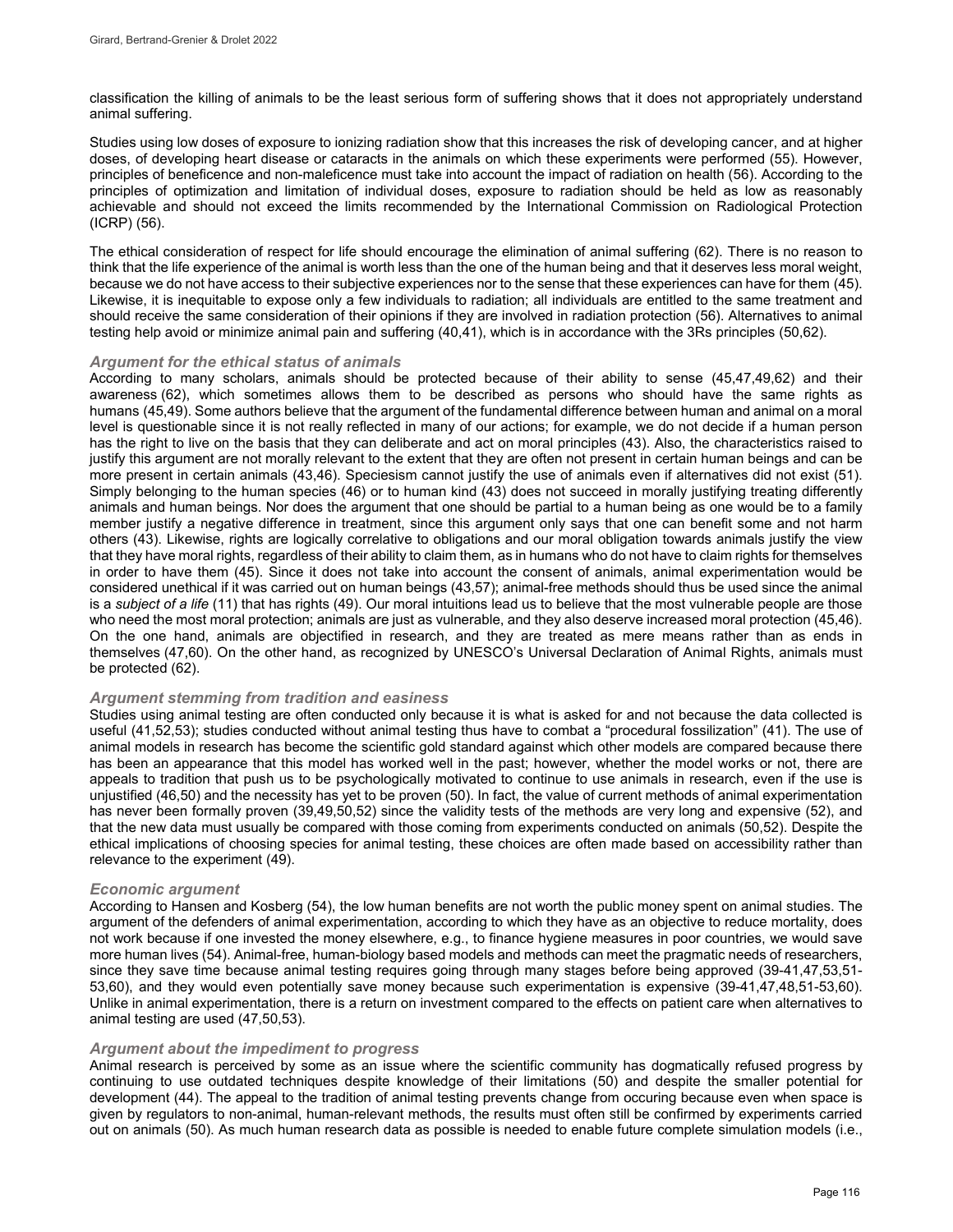computer models) (40) – and if the effort and resourced devoted to animal experimentation were instead directed to the development of non-animal methods, there could be major advances in this area (41,59). With the example of cosmetics in the European Union, we see that the ban on animal testing has enabled remarkabe advances in the development of alternatives in this domaine (50). Allowing animal-free experiments, if their use is well justified in the case of human safety tests, is also a way of evaluating these new ways of gathering scientific evidence (52).

#### *Argument about harms to various human actors involved in animal research*

Researchers or committee members who show too much empathy for animals and who are opposed to animal use in science are victims of a form of alienation that resembles epistemic injustice: the emotions they express are deemed to be unprofessional or irrational and their discourse is rejected (42). As Fricker (63\*) points out, epistemic justice is a form of justice that has to do with knowledge, which she distinguishes between two types: *testimonial injustice* is related to the fact that people's words are unfairly devalued, while *hermeneutic injustice* refers to the fact that people are confronted with the absence of epistemic resources that would allow them to describe what they experience. The issue described by Cojocaru and von Gall is thus similar to an epistemic injustice of a testimonial nature. It leads to polarized opinions and only a partial understanding of what can be considered acceptable or not (42). Similar to what soldiers and medical personnel experience, researchers involved in animal experiments risk being "morally injured" because of the opposition that there may be between the values of the institution and their own (60). This risk of moral injury to researchers may also be caused by the shift in the moral context between their life as a researcher and their civil life in which they may be ashamed, feel excluded or keep the nature of their work secret for fear of judgment (60).

By objectifying animals in research, the researchers see their own capacity as moral agents to make decisions decreased as their relationship with the animals is not decided by themselves, but by external factors and by institutions (60). Their ability to relate to the outside world is also decreased because they are required to replace their empathetic bond with what surrounds them by a non-influenceable neutrality, which devalues their subjectivity and that of animals and their interests. Ultimately, the autonomy in action of researchers is also decreased since their social sphere is reduced (60).

Animal research workers may experience negative feelings (made worse by the culture of secrecy) and impacts on their physical health because of their involvement in animal harm or because they have witnessed the suffering felt by animals, impacts which can be even greater on laboratory technicians who take care of those animals and who have often chosen their profession because they care about animal welfare (60). Animal experimenters have to desensitize themselves (to passivity in order to dissociate themselves from their actions) if they want to develop within their field, and they experience a certain cognitive dissonance, i.e., tension due to contradictions between their beliefs and their actions, if they cannot do so (60).

#### *Transferability argument*

Most systematic reviews conclude that animal experiments are ineffective (especially with regard to cancer and toxicity studies), both in terms of their transferability to clinical outcomes and their safety (37,44,46-48,51,52,54,57,59). For example, Hansen and Kosberg (54), Joffe (57) and Greek and Kramer (51) all cite an article from Contopoulos-Ioannidis et al. (64\*) that shows that among 101 articles selected for their claim for future clinical application – drawn from 25,190 articles published in 6 basic science research journals between 1979 and 1983 – only 1 has shown significative results for clinical application. Furthermore, Archibald et al. (52) quote an article from Hutchinson and Kirk (65) which stated that 96% of new cancer treatments fail in clinical trials. Citation analyses tend to show that research using animals is rarely cited in research conducted on humans, and that it is cited largely in other studies that use animals and secondarily since these are mostly non-essential quotes that do not necessarily relate to the disorders described in the articles citing them (37). Because of the imprecision of animal research, several drugs have been proven dangerous for human beings and have not or could not have been marketed if they had been limited to animal testing (47,52,57,59,60). By being non-predictive, research models based on animal experimentation potentially cause many side effects and deaths in the human population, which can cause enormous costs for health systems (46,52). The majority of drugs that are clinically tested do not reach the market because they contain toxicities that were not observed previously in animals or because they lack the predicted therapeutic effects; many of the approved drugs are being withdrawn from the market because they are later deemed unsafe (52).

#### *Argument about the limitations of the scientific community*

The use of animals in science is anchored in a belief system that works more for itself than for humans because of its ignorance of human mechanisms. In this system, it is better not to publish the results of animal experiments because failure is frowned upon; and it is better to say that more research needs to be done rather than admitting that something has not worked as expected (50). There is no real scrutiny of the harm caused by animal testing versus their benefits by the committee members who decide on a project's acceptability, as almost all experiments involving animals are accepted by the members of these committees whose judgment is biased by their own interests (54). A large number of recent studies show that research using animals contain a large majority of methodological flaws (with the use of randomization and blinding or details omitted such as the strain of the animal, sex, age, weight, the size of the sample as well as its justification, etc.) which can alter the results of the research (37,48,50,52,54,60). These methodological flaws can become sources of bias that can alter conclusions about the risks and benefits of the drugs presented (52). In addition, animal experiments are sometimes used in conjunction with clinical trials on humans, which shows that their use is not always necessary (37,50). With duplicative experiments, several scientific procedures performed on animals do not even need to be replaced but can simply be eliminated because of their redundancy or because they are simply useless and outdated (50,53). Despite efforts to make research using animals more methodologically comprehensive, research continues using unsatisfactory methods, and many studies ignore the guidelines available to them (48).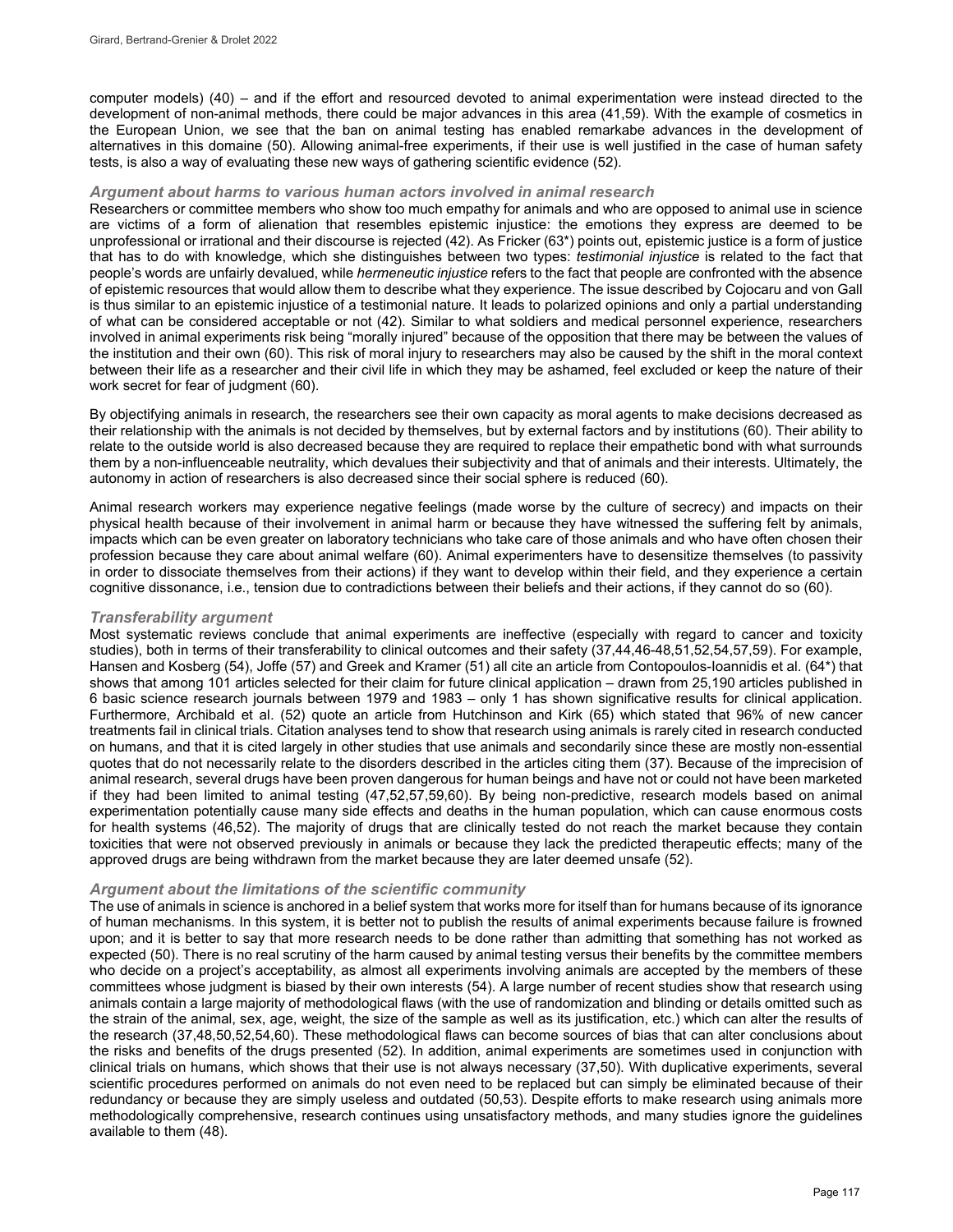#### *Political argument of epistemic justice by giving a voice to democracy*

People generally agree to eliminate the use of certain animals for research and to minimize animal suffering (54) – public opinion supports animal research because people believe it works (51). If the public knew that animal models in drug and disease research had little to no predictive value, people would probably demand its abolition (51). The principle of clinical equipoise, which states that there should be a state of balanced disagreement about the merits of a treatment among the experts of the research field at the start of the clinical treatment, also requires that society be involved in the acceptance of research (66). As Ferrari proposes (67\*), the justification of the harm done to animals requires not only an empirical critique, but also a political critique, since the acceptability of science's experiments is a product of social values. In sum, this political argument is based on the value of epistemic justice, in that it is because the public is kept in some form of ignorance that it does not oppose animal experimentation more clearly. Democratic life would be improved by a better sharing of knowledge about the true empirical utility of animal experimentation.

#### **Arguments for and against animal experimentation from the second literature search**

#### *Arguments for animal experimentation*

The porcine model is similar to the human model in some aspects related to irradiation, such as phylogeny, immune system and immune response (argument of the similarity between humans and animals) (68). The results of the *in vitro* model cannot be extrapolated to the *in vivo* model with respect to the absolute leukocyte population, because of scavenging mechanisms and resident leukocytes only present in the *in vivo* model (argument about tradition and scientific relevance) (68).

#### *Arguments against animal experimentation*

*In vitro* models are, in cases of radiotoxicity, able to mimic under controlled conditions human biological systems, such as the human airway epithelium (argument about the false similarity between animal and human models, and possible alternatives) (69). *In vivo* experiments on an organism's responses are resource and animal intensive (economic argument) (69). We can use public archives of animal experiments to limit the overuse of animal experiments (argument about the false similarity between animal and human models, and possible alternatives) (70). Many results of lifespan studies on exposure to different types of radiation are available in public archives of research results. We can use these results to limit the unnecessary use of animals in new studies, for example by comparing with analysis of high-definition histology images of necropsy findings (argument about the false similarity between animal and human models, and possible alternatives) (70). Unused tissue samples could be shared to limit animal use and to create collaborations between institutions (argument about the false similarity between animal and human models, and possible alternatives) (70).

### **DISCUSSION OF RESULTS: AN ETHICAL AND CRITICAL REFLECTION**

The general question underlying this literature review was the following: *What are the arguments for and against animal experimentation in oncology and radiological biology?* Two specific questions arose from this general questioning, namely: a) What are the arguments in favour of animal experimentation and what could justify the refusal of alternatives to animal testing in oncology and radiobiology? b) What are the arguments against animal experimentation and what could justify the use of alternatives to animal testing in oncology and radiobiology? The previous section reveals that several arguments (six for animal experiment and eleven against) have been identified in the body of texts under review. The following discussion provides a critical reflection on these arguments and adds new arguments not found in the literature examined, before presenting the limitations and strengths of the study.

### **Critical analysis of the arguments for and against animal experimentation**

All things considered, are the arguments for or against the most convincing? As mentioned earlier, tradition seemed to be the reason why Canadian granting agency reviewers often disregard the 3Rs principles of animal experimentation (16-18). Faced with our difficulty in convincing reviewers of the scientific and ethical relevance of avoiding animal experimentation in order to save human lives more quickly, given the too great physiological differences between human and nonhuman animal skin, we decided to conduct this critical literature review. We felt that we were right (both scientifically and ethically) to avoid such an unnecessary step (animal experimentation) that would cause animal suffering.

A comparative and critical examination of the arguments for and against animal experimentation revealed that the arguments against such experimentation are more convincing both scientifically and ethically. Indeed, the argument of the resemblance between humans and nonhuman animals proves unconvincing, and all the more so in the field of oncology and radiological biology. The physiological differences between human and animal cancers are so large (20) that the poor results of animal experiments in oncology and radiological biology (57) do not seem to justify the unnecessary suffering to animals and the delays engendered by such preliminary animal studies. This is why we proposed in our research project to experiment with radiation on human skins created in laboratory instead of wasting valuable time and funding collecting unnecessary data from animals. Because animal skins react very differently to radiation than human skin (25,26,71), animal experiments in this area of medicine delay needlessly the production of results that are truly applicable to humans. Moreover, animal research in this area is dangerous, as it leads to erroneous conclusions and thus delays the discovery of solutions that can contribute to human health and well-being. It follows that the argument about the similarity between humans and animals as well as that of the greater amount of goods are in final, all things considered, unconvincing.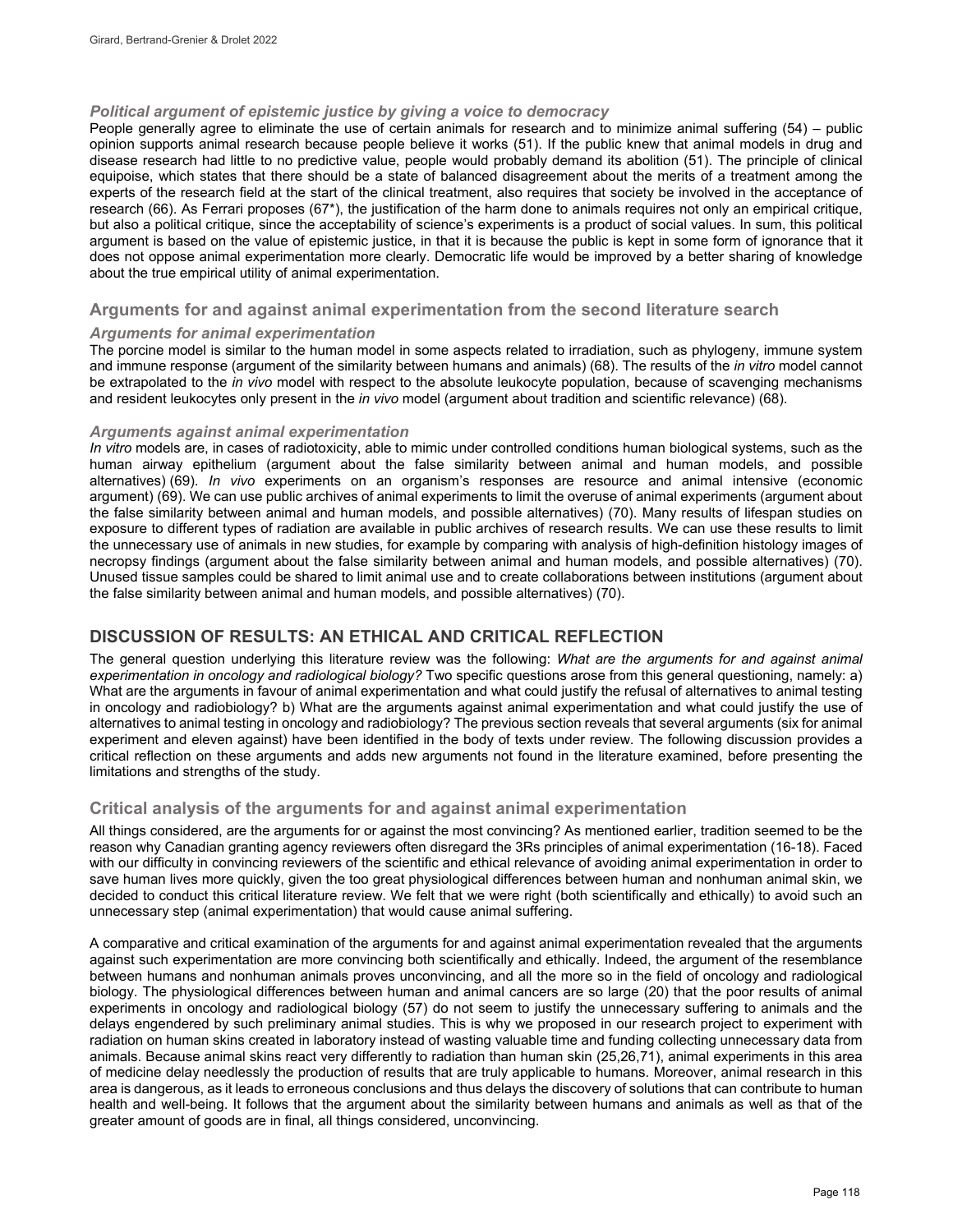But what about the moral difference between humans and animals? While humans and animals are biologically similar, as those who argue for the appropriateness of animal experimentation claim, they are not, however, morally similar, they argue, thus again justifying animal experimentation (43,45-47,49). Some authors in the field of animal ethics or political theory challenge the view that there is an ontological or moral difference between humans and animals, which justifies that we use them for research, eat them or their products, deprive them of their freedom, use them for our own entertainment, and so forth (72-75). Yet, this separation between human and animals is increasingly being challenged by growing number of thinkers. This awareness related to contemporary research shows that animals are sentient beings who experience emotions and sensations, and they are conscious beings in their own way, and in a similar way to humans (76). People, who work in medical laboratories and those who have companion animals experience this on a daily basis: animals experience pleasure and pain as well as a conscience of their own. This supposed moral or ontological schism between human and animals is challenged and invalidated by contemporary scientific developments. Maintaining this radical separation is unfounded and a form of speciesism as Singer (14) argued nearly 50 years ago and continues to defend today (77). Along with science's use of objectifying language about animals (42), we believe that the language that most of us use on a daily basis about them, naming animals on the one hand and humans on the other, as if humans were not animals, is indicative of the still dominant conservative culture. This ethical blindness transcends all cultural organizations, including health granting agencies, at least in the case of those we have worked with in Canada. This language is a reminiscent of this unjustified moral or ontological schism that we often establish between animals and humans. It shows the hegemony of a conservative medical culture that hinders a paradigm change in research towards human biology-based methods.

The economic contribution argument claims that access to animals is faster and cost effective (37). In fact, experiments in animals require many more stages, necessitating more time and money before being approved (39-41,47,48,51-53,60). Since animal experimentation is expensive and may require more time, animal-free alternatives could lead to cost-beneficial research. Even if this may not always be true as new methods can still be very expensive (37,53), we believe that developing these new technologies today could reduce the cost of future development tomorrow.

A point to consider which could partly explain the lack of consideration for animal agency is that they are often perceived as research objects or tools rather than as subjects. There is a voice unheard in animal experimentation, and it is the voice of those who are most involved. Without their consent, we speak for animals and tend to forget the most basic question: if we were in their place, would we want to be treated the same way they are? The problem encountered sounds like what Miranda Fricker (63\*) calls epistemic injustice, i.e., an unfair doubt to recognize someone as a producer of knowledge in discourse. Of course, there is some account of animals as sentient beings who can suffer and measures are taken to somewhat protect them. But when we choose what degree of suffering is acceptable to inflict on animals, we overlook the subjective nature of suffering, insofar as the subject who suffers is the only one to feel this suffering and to know if it is acceptable or not. Acknowledging the qualitative part of suffering could be a way to develop researchers' empathy and prevent them from alienation while responding to the need of empathy from those they work with (78). Furthermore, the cognitive dissonance of animal experimentation may be due to the fact that even within scientific procedures where there is manipulation of animals, animal consciousness is naturalized, in the phenomenological sense that it is seen through the objectifying theoretical spectrum of scientific knowledge, rather than what it is when encountered in everyday life. In other words, the subjective construction of meaning by animal life is forgotten and the animal is perceived only through the objective conditions of its environment (79). The naturalization of animal consciousness thus perhaps gives us a technical view of animals as beings that can be used by science as mere resources.

Desensitization to the use of animals for medical experiments (60) might explain much of the tradition argument. Students or young researchers who wish to do research are often opposed to embark on the big (giant!) boat of research where there are animal experiments. So either they get on the big boat by desensitizing themselves, or they try to continue on their own in their canoe for as long as they can, or they let go and no longer do research in areas where animal experimentation is present. If they continue on their own, there is a good chance that they will not be able to obtain research funding, even when justified. It is much more difficult for those who do not want to get on the big boat since the fundable study invariably has to include animal experiments. As such, researchers in the big boat are, for the most part, desensitized and are also the ones who decide who can get on the big boat of research, keeping alive a vicious cycle of a conservative and persistent tradition.

Many place the burden on the animal advocates of proving that animal-free, human-relevant methods are at least as effective as (53) or more effective (39,41) than animal experimentation. But how can the comparison even be possible if there is a refusal to fund research that uses alternatives to animal experimentation? As a response to that unreasonable expectation, the argument of impediment to progress is strong. Indeed, with the case of cosmetics in the European Union, there is a significant empirical evidence that the ban of animal experimentation leads to major development of alternatives (50) and that it could also be the case in other scientific fields like toxicology if more research using non-animal methods were funded (41,59). If science is based on the idea of progress, then both researchers and members of funding agencies (and grant review committees) should focus on the development and use of animal-free, human-relevant methods.

### **Other arguments against animal experimentation: Dosimetry and physiological arguments**

Other arguments could have reinforced this review if it had been carried out in other fields, in particular in pharmaceutical research. Doses required for drugs in humans are weight-related (80). For animals, not only does the dose change with weight,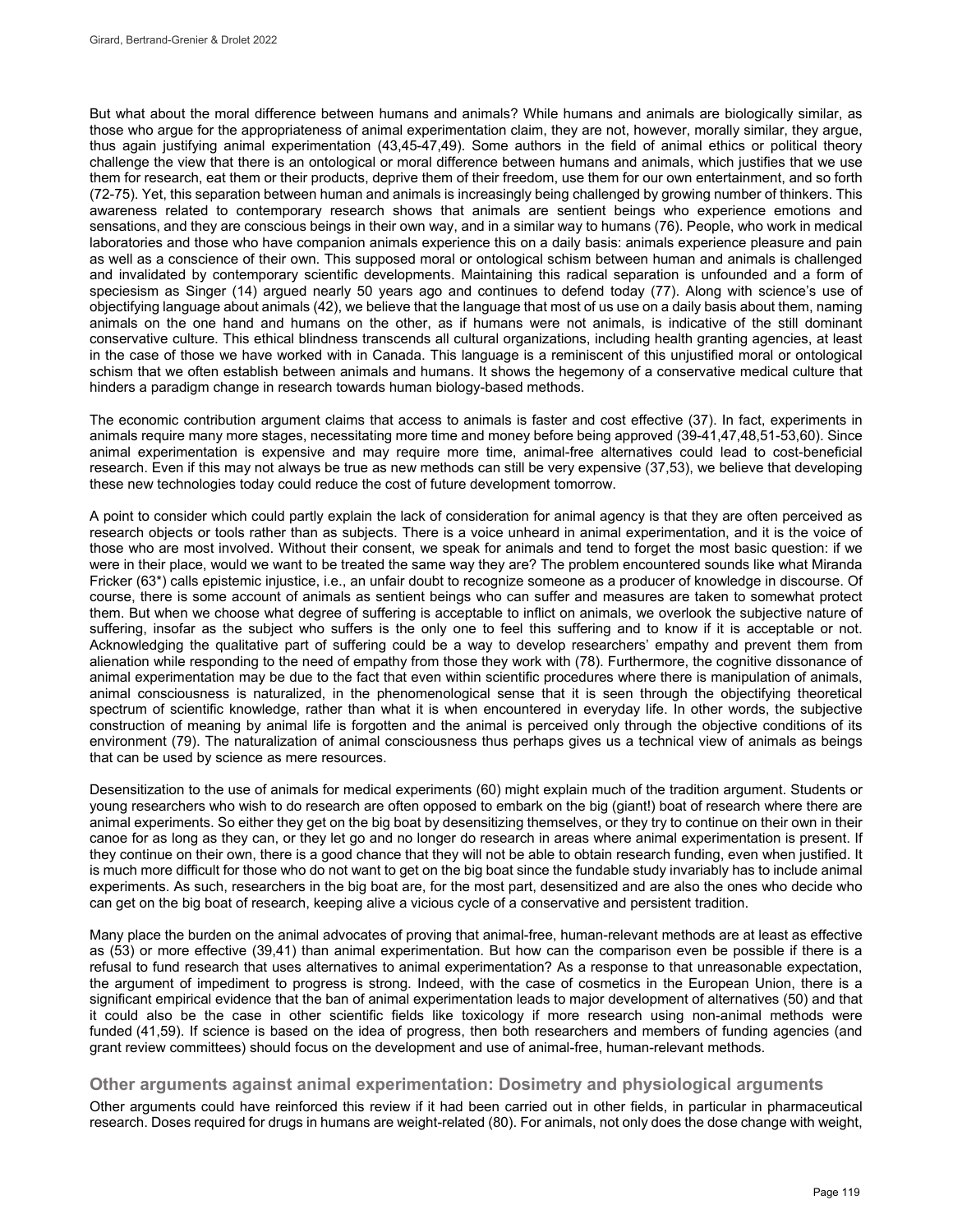but it also changes with species (81). For example, xylazine is used in veterinary anesthesiology for muscle relaxation, sedation and analgesia, where the dose is 1 to 2 mg / kg for a cat, a dog or a horse, but 0.11 to 0.33 mg / kg for cattle (81). A rule of three (cross-multiplication) with dose by weight cannot be used as standard. Also, the dosage varies depending on the route of administration (81). Another example is the anti-inflammatory drug meloxicam: the average oral dose for a 60 kg human is 7.5 mg per day with a maximum of 15 mg, which represents 0.13 to 0.25 mg/kg per day (82), while the dose per day is 0.05 mg/kg for a cat, 0.1 mg/kg for a dog, 0.5 mg/kg for a cow and 1 to 2 mg/kg for a mouse or a rat (81). Also, the physiological response may differ between species. A drug can have: a) no physiological reaction for a species; b) a positive physiological reaction for another species; c) a negative physiological reaction for a third species. It is not only a question of dose; it is also a question of the drug itself. For example, acetaminophen is safely used for humans as a pain killer, but it can be fatal for cats and other animals where, within hours, it prevents the transport of oxygen in the blood by formation of methemoglobin (hemoglobin not functional to carry oxygen) (83,84).

It is thus quite possible that, among all the animal experiments carried out, many gave rise to "no physiological reaction" or "negative physiological reaction" and so were not continued for a human clinical study, even though the physiological reaction of humans could have been positive! This adds to the arguments of transferability and false similarity. Conversely, many studies show an animal physiological reaction to be positive or without effect, whereas in humans gives unsatisfactory results (20-22). An example is the scandal of thalidomide, where no toxicity was found in several generation of rabbits, mice, hamsters and chickens, but in humans caused severe birth defects, excessive thrombosis, increased anemia, etc. (85).

#### **Limitations and strengths of the critical literature review**

This review has some limitations, notably the heterogeneity of included studies and the field of work, and that most studies were conducted after 2015. Moreover, the small numbers of included papers add to the limitations of this review, whether it is with the first search or for the short second search through PubMed. As such, further and more extensive literature searches need to be conducted, whether in PubMed or other databases, to further document the arguments in the scientific literature. The two research questions for this review were specifically for our research area, i.e., the fields of oncology and radiological biology. However, the majority of arguments obtained are general in nature and can thus be applied to other fields, such as in chemotherapy, microbiology, infectiology, etc. (86-88). This review thus not only presents arguments about the use of animals for oncology and radiological biology, but clarifies pertinent arguments for and against the use of animals for medical experiments in general.

#### **CONCLUSION**

This critical review highlighted six arguments for and eleven arguments against the use of animal experimentation in medicla research, using the method proposed by McCullough, Coverdale and Chervenak (30,31). The arguments for animal testing are based on the similarity between humans and animals, on the good that animal testing can do, on the moral difference between animals and humans, on tradition as well as scientific relevance, on economic contribution and on prudence for animal welfare. Most of the argument against animal experiments are a direct response to the arguments for animal testing. In addition to these, the arguments put forward are based on the impediment of progress through the use of animals, on the harm done to humans, on transferability, on the limits of the scientific community and on the protection of democracy. The arguments against animal testing are, in our view, more convincing not only from an ethical point of view, but also and above all from a scientific point of view. For that reason, we recommend the use and acceptability of non-animal, human-relevant methods to improve data generation pertinent to human health. On the basis of this critical review, we argue that research not only in oncology and radiobiology but in medicine in general should comply with the 3Rs principles. To achieve this, healthcare sectors must undertake a paradigm shift in the education future researchers and clinicians, so that the use of animal-free alternatives becomes the most important R to strive towards. Furthermore, greater education and training is needed on the relevance of the 3Rs principles for members of funding agencies and elected government representatives, so that they base their decisions on a well informed and rational understanding of the issues raised by the use of animal experimentation when the use of alternatives is feasible. More than 60 years after the publication of the 3Rs principles, it is time that we finally focus on human relevance (89) and move beyond the tradition that drives animal model selection in research (90). The conservative culture that dominates medical research harms not only animals, but also humans, by delaying scientific discoveries that are relevant and appropriate to humans.

## **Reçu/Received:** 31/08/2020 **Publié/Published:** 13/06/2022

# **Remerciements Acknowledgements**

Nous tenons à remercier l'Université du Québec à Trois-Rivières qui nous a accordé un Fonds d'animation à la recherche (FAR) pour soutenir la réalisation de cette revue de littérature. Nous to support the production of this literature review. We also thank remercions également Eve-Lyne Bouchard DVM pour les Eve-Lyne Bouchard DVM for the references and data for dose références et les données concernant les doses de différentes of different species and drugs. Finally, we would like to warmly espèces et de différents médicaments. Enfin, nous tenons à thank the editorial team who contributed to improve the quality remercier chaleureusement l'équipe éditoriale qui a contribué à and fluidity of our English. améliorer la qualité et la fluidité de notre anglais.

We would like to thank the Université du Québec à Trois-Rivières for granting a Fonds d'animation à la recherche (FAR)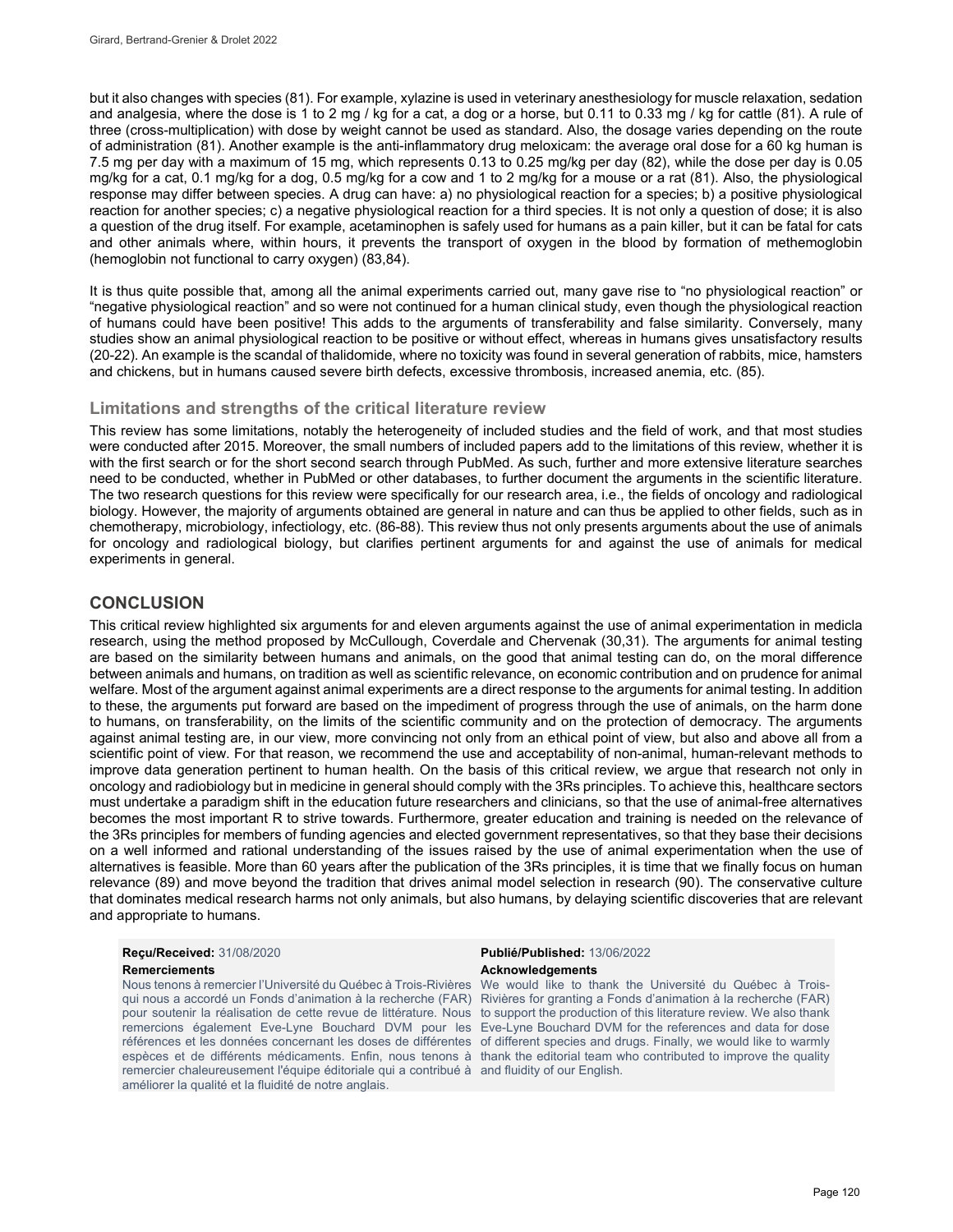Marie-Josée Drolet collabore avec M. Bryn Williams-Jones, à l'évaluation ou à l'acceptation du manuscrit.

#### **Édition/Editors:** Loubna Affdal & Aliya Affdal

Les éditeurs suivent les recommandations et les procédures The editors follow the recommendations and procedures décrites dans le Code of Conduct [and Best Practice Guidelines](http://publicationethics.org/resources/code-conduct) outlined in the COPE Code of Conduct and Best Practice <u>[for Journal Editors](http://publicationethics.org/resources/code-conduct)</u> de COPE. Plus précisément, ils travaillent <u>Guidelines for Journal Editors</u>. Specifically, the editors will work pour s'assurer des plus hautes normes éthiques de la to ensure the highest ethical standards of publication, including: publication, y compris l'identification et la gestion des conflits the identification and management of conflicts of interest (for d'intérêts (pour les éditeurs et pour les auteurs), la juste editors and for authors), the fair evaluation of manuscripts, and évaluation des manuscrits et la publication de manuscrits qui the publication of manuscripts that meet the journal's standards répondent aux normes d'excellence de la revue.

#### **Conflits d'intérêts Conflicts of Interest**

éditeur en chef de la *Revue canadienne de bioéthique* dans un Editor-in-Chief of the *Canadian Journal of Bioethics* in a research projet de recherche financé par le Conseil de recherches en project funded by the Social Sciences and Humanities Research sciences humaines (CRSH). M. Williams-Jones n'a pas participé Council of Canada (SSHRC). Williams-Jones was not involved in Marie-Josée Drolet is collaborating with Bryn Williams-Jones, the evaluation or acceptance of the manuscript.

of excellence.

#### **Évaluation/Peer-Review:** Kathrin Herrmann & Marcel Mertz

Les recommandations des évaluateurs externes sont prises en Reviewer evaluations are given serious consideration by the considération de façon sérieuse par les éditeurs et les auteurs editors and authors in the preparation of manuscripts for dans la préparation des manuscrits pour publication. Toutefois, publication. Nonetheless, being named as a reviewer does not être nommé comme évaluateurs n'indique pas nécessairement necessarily denote approval of a manuscript; the editors of l'approbation de ce manuscrit. Les éditeurs de la *[Revue](http://cjb-rcb.ca/)  [Canadian Journal of Bioethics](http://cjb-rcb.ca/)* take full responsibility for final *[canadienne de bioéthique](http://cjb-rcb.ca/)* assument la responsabilité entière de acceptance and publication of an article. l'acceptation finale et de la publication d'un article.

#### **REFERENCES**

- 1. Cohen B, Loew F. 2002. [Chapter 1 Laboratory animal medicine: historical perspectives.](https://www.sciencedirect.com/science/article/pii/B9780122639517500041?via%3Dihub) In: Fox JG, Anderson LC, Loew FM, Quimby FW, editors. Laboratory Animal Medicine, 2<sup>nd</sup> Ed. Academic Press; 2002. p. 1-17.
- 2. Bacon F. The New Atlantis. Auckland: The Floating Press; 2009.
- 3. Bernard C. Introduction à l'étude de la médecine expérimentale. J. B. Baillière et fils; 1985.
- 4. Maehle AH. [Literary responses to animal experimentation in seventeenth- and eighteenth-century Britain.](https://www.cambridge.org/core/journals/medical-history/article/literary-responses-to-animal-experimentation-in-seventeenth-and-eighteenthcentury-britain/175230939ACF25F6F726491063798DD1) Medical History.1990;34(1):27-51.
- 5. Merriam-Webster. [Vivisection.](https://www.merriam-webster.com/dictionary/vivisection#h) Merriam-Webster.com dictionary.
- 6. Voltaire. Dictionnaire philosophique; 1764.
- 7. Maehle AH, Trohler U. Animal experimentation from antiquity to the end of the eighteenth century: Attitudes and [arguments.](https://agris.fao.org/agris-search/search.do;jsessionid=E66F1B7F4E934EC390E86052C7132720?request_locale=fr&recordID=US201302075441&query=&sourceQuery=&sortField=&sortOrder=&agrovocString=&advQuery=¢erString=&enableField=) Vivisection in Historical Perspective;1987:14-47.
- 8. Monamy V. Animal Experimentation: A Guide to the Issues, 2<sup>nd</sup> Ed.; Cambridge: Cambridge University Press; 2009.<br>9. Taylor K, Gordon N, Langley G, Higgins W. Estimates for worldwide laboratory animal use in 2005. Altern
- Taylor K, Gordon N, Langley G, Higgins W. [Estimates for worldwide laboratory animal use](https://pubmed.ncbi.nlm.nih.gov/18662096/) in 2005. Alternatives to Laboratory Animals. 2008;36(3):327-42.
- 10. Knight A[. 127 Million non-human vertebrates used worldwide for scientific purposes in 2005.](https://www.wellbeingintlstudiesrepository.org/cgi/viewcontent.cgi?article=1084&context=acwp_arte) Alternatives to Laboratory Animals. 2008;36:494-96.
- 11. Diane LB. For the Prevention of Cruelty: The History and Legacy of Animal Rights Activism in the United States. Athens, Ohio: Swallow Press; 2006.
- 12. Harrington R[. A tribute to PETA's pals.](https://www.washingtonpost.com/archive/lifestyle/1990/09/12/a-tribute-to-petas-pals/250be172-5b65-4af8-8596-6ea3d3b7ef2c/) The Washington Post. 12 Sept 1990.
- 13. PETA. [About PETA.](https://www.peta.org/about-peta/) 2022
- 14. Singer P. Animal Liberation: A New Ethics for the Treatment of Animals. New York Review; 1975.
- 15. Regan T. The case for animal rights. Animal Rights and Human Obligations.1983.
- 16. Russell WMS, Burch RL. The Principles of Humane Experimental Technique. Methuen; 1959.
- 17. Commission européenne[. Respecter les animaux pour la science de demain. Directive 2010/63/EU sur la protection](https://op.europa.eu/en/publication-detail/-/publication/fca9ae7f-2554-11e9-8d04-01aa75ed71a1/language-fr/format-PDF)  [des animaux utilisés à des fins scientifiques.](https://op.europa.eu/en/publication-detail/-/publication/fca9ae7f-2554-11e9-8d04-01aa75ed71a1/language-fr/format-PDF) Journal officiel de l'Union européenne; 2019.
- 18. Herrmann K. [Chapter 1 Refinement on the way towards replacement: Are we doing what we can?](https://brill.com/view/book/edcoll/9789004391192/BP000002.xml?language=en) In: Herrmann K, Jayne K, editors. Animal Experimentation: Working Towards a Paradigm Change. Boston: Brill; 2019. p. 3-64.
- 19. Conseil canadien de protection des animaux. Principes régissant la recherche sur les animaux Politiques du [CCAC;](https://ccac.ca/Documents/Normes/Politiques/Principes_sur_la_recherche.pdf)1989.
- 20. Roberts I, Kwan I, Evans P, Haig S. Does animal experimentation inform human healthcare? Observations from a [systematic review of international animal experiments on fluid resuscitation.](https://pubmed.ncbi.nlm.nih.gov/11859053/) BMJ. 2002;324(7335):474-76.
- 21. Perel P, Roberts I, Sena E, et al. Comparison of treatment effects between animal experiments and clinical trials: [systematic review.](https://www.bmj.com/content/334/7586/197.long) BMJ;2007;334(7586):197.
- 22. Shanks N, Greek R, Greek J[. Are animal models predictive for humans?](https://peh-med.biomedcentral.com/articles/10.1186/1747-5341-4-2) Philosphy Ethics Humanity Medicine. 2009;4:2.
- 23. Croce P. Vivisection or Science? An Investigation into Testing Drugs and Safeguarding Health. Zed Books; 1999.
- 24. Vilmer JBJ. Éthique animale. vol. 1. Paris cedex 14: Presses Universitaires de France; 2008.
- 25. Fromantin I, Rollot F, Nicodeme M, Kriegel I[. Les plaies tumorales en soins palliatifs.](https://bientraitance-findevie.org/wp-content/uploads/2018/12/Fromentin-soins012015.pdf) Soins. 2015;792:31-34.
- 26. de Vries RB, Wever KE, Avey MT, Stephens ML, Sena ES, Leenaars M[. The usefulness of systematic reviews of](https://pubmed.ncbi.nlm.nih.gov/25541545/)  [animal experiments for the design of preclinical and clinical studies.](https://pubmed.ncbi.nlm.nih.gov/25541545/) ILAR Journal. 2014;55(3):427-37.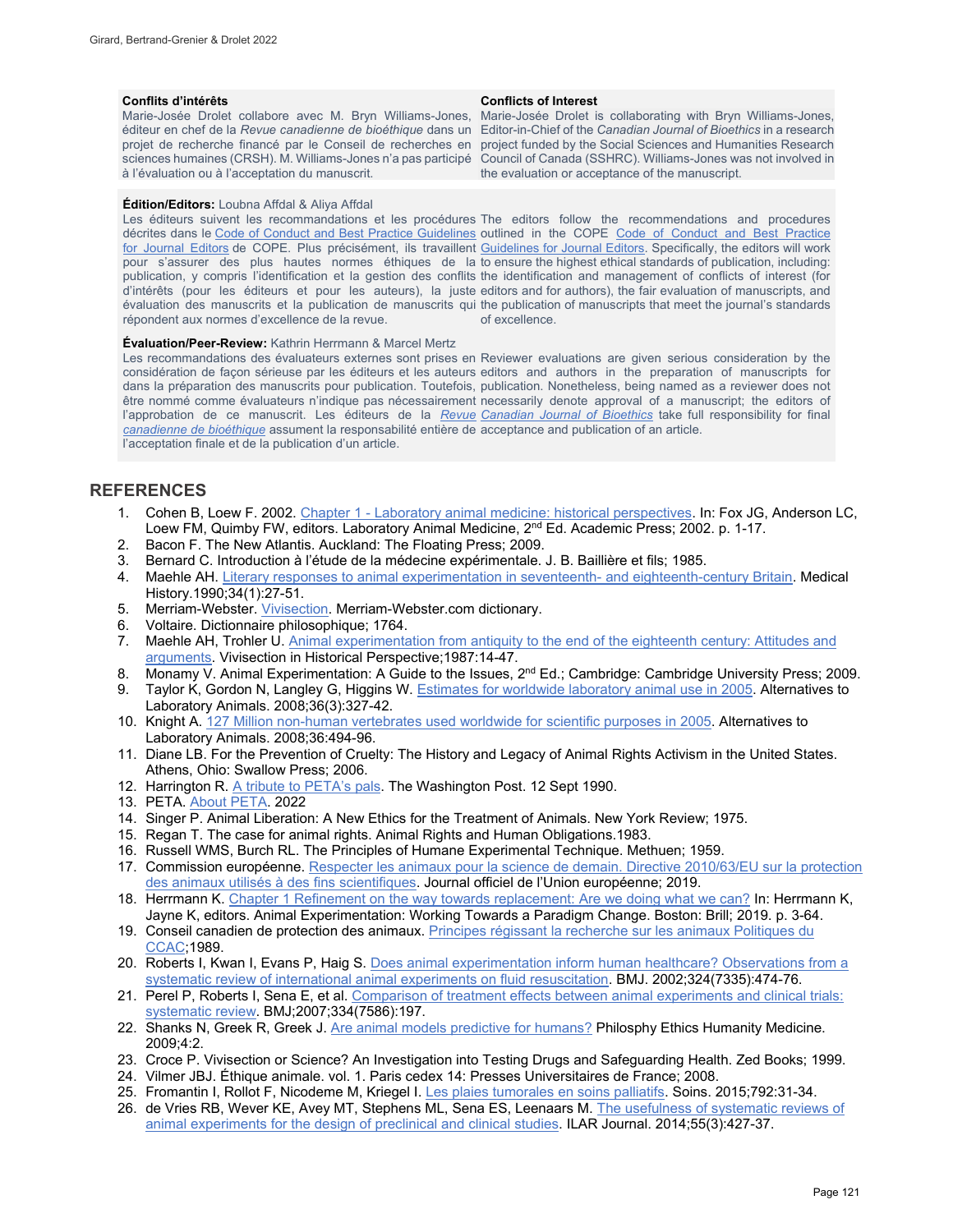- 27. Berthod F, Symes J, Tremblay N, Medin JA, Auger FA[. Spontaneous fibroblast-derived pericyte recruitment in a](https://onlinelibrary.wiley.com/doi/10.1002/jcp.22943)  [human tissue-engineered angiogenesis model in vitro.](https://onlinelibrary.wiley.com/doi/10.1002/jcp.22943) Journal of Cellular Physiology. 2012;227(5):2130-7.
- 28. Blais M, Lévesque P, Bellenfant S, Berthod F[. Nerve growth factor, brain-derived neurotrophic factor, neurotrophin-](https://pubmed.ncbi.nlm.nih.gov/23530859/)[3 and glial-derived neurotrophic factor enhance angiogenesis in a tissue-engineered in vitro model.](https://pubmed.ncbi.nlm.nih.gov/23530859/) Tissue Engineering Part A. 2013;19(15-16):1655-64.
- 29. Blais M, Mottier L, Germain M-A, Bellenfant S, Cadau S, Berthod F. Sensory neurons accelerate skin [reepithelialization via substance P in an innervated tissue-engineered wound healing model.](https://pubmed.ncbi.nlm.nih.gov/24716723/) Tissue Engineering Part A. 2014;20(15-16):2180-8.
- 30. McCullough LB, Coverdale JH, Chervenak FA[. Argument-based medical ethics: a formal tool for critically appraising](https://pubmed.ncbi.nlm.nih.gov/15507927/)  [the normative medical ethics literature.](https://pubmed.ncbi.nlm.nih.gov/15507927/) American Journal of Obstetrics and Gynecology. 2004;191(4):1097-1102.
- 31. McCullough LB, Coverdale JH, Chervenak FA[. Constructing a systematic review for argument-based clinical Ethics](https://pubmed.ncbi.nlm.nih.gov/17365446/)  [literature: the example of concealed medications.](https://pubmed.ncbi.nlm.nih.gov/17365446/) The Journal of Medicine and Philosophy.2007;32(1):65-76.
- 32. Beauchemin É, Côté LP, Drolet M-J, Williams-Jones B. [Conceptualising ethical issues in the conduct of research:](https://link.springer.com/article/10.1007/s10805-021-09411-7)  [results from a critical and systematic literature review.](https://link.springer.com/article/10.1007/s10805-021-09411-7) Journal of Academic Ethics. 2021:1-24.
- 33. Côté L, Drolet M-J[. Conceptualizing ethical issues of humanitarian work: results from a critical literature review.](https://www.erudit.org/fr/revues/bioethics/2021-v4-n1-bioethics06069/1077631ar/) Canadian Journal of Bioethics/Revue canadienne de bioéthique. 2021;4(1):152-67.
- 34. Goulet M, Drolet M-J. Les enjeux éthiques en réadaptation. Un état des lieux de la conceptualisation de notions [éthiques.](https://www.erudit.org/fr/revues/bioethics/2019-v2-n2-bioethics04464/1058248ar/) Canadian Journal of Bioethics/Revue canadienne de bioéthique. 2018;1(3):9-21.
- 35. Strech D, Sofaer N. [How to write a systematic](https://jme.bmj.com/content/38/2/121) review of reasons. Journal of Medical Ethics. 2012;38(2):121-26.
- 36. Sofaer N, Strech D. [The need for systematic reviews of reasons.](https://www.ncbi.nlm.nih.gov/pmc/articles/PMC3458717/) Bioethics. 2012;26(6):315-28.
- 37. Carvalho C, Alves D, Knight A, Vicente L. Is animal-based biomedical research being used in its original context? In: Herrmann K, Jayne K, editors. Animal Experimentation: Working Towards a Paradigm Change. Boston: Brill; 2019. p. 376-90.
- 38. Pernot E, Hall J, Baatout S, Benotmane MA, et al[. Ionizing radiation biomarkers for potential use in epidemiological](https://pubmed.ncbi.nlm.nih.gov/22677531/)  [studies.](https://pubmed.ncbi.nlm.nih.gov/22677531/) Mutation Research - Reviews in Mutation Research. 2012;751(2):258-86.
- 39. Tralau T, Riebeling C, Pirow R, et al. [Wind of change challenges toxicological regulators.](https://pubmed.ncbi.nlm.nih.gov/22871563/) Environmental Health Perspectives. 2012;120(11):1489-94.
- 40. Nakamura M, Haarmann‐Stemmann T, Krutmann J, Morita A. [Alternative test models for skin ageing research.](https://pubmed.ncbi.nlm.nih.gov/29478289/) Experimental Dermatology. 2018;27(5):495-500.
- 41. Watts G. [Animal testing: is it worth it?](https://pubmed.ncbi.nlm.nih.gov/17255608/) BMJ. 2007;334(7586):182-84.
- 42. Cojocaru MD, von Gall P. Beyond plausibility checks: a case for moral doubt in review processes of animal experimentation. In: Herrmann K, Jayne K, editors. Animal Experimentation: Working Towards a Paradigm Change. Boston: Brill; 2019. p. 289-304.
- 43. Joffe AR. [How do we justify biomedical animal research for human benefits?](https://www.ualberta.ca/john-dossetor-health-ethics-centre/media-library/health-ethics-today/healthethicstodayvol23no1may2015.pdf) Part II. Health Ethics Today. 2015;23(1):6-8.
- 44. Knight A[. Bias During the evaluation of animal studies?](https://www.ncbi.nlm.nih.gov/pmc/articles/PMC4494271/) Animals MDPI. 2012;2(1):85-92.
- 45. Beauchamp TL[. Opposing views on animal experimentation: do animals have rights?](https://www.tandfonline.com/doi/abs/10.1207/s15327019eb0702_3?journalCode=hebh20) Ethics & Behavior. 1997;7(2):113-21.
- 46. Galgut E. Raising the [bar in the justification of animal research.](https://www.jstor.org/stable/10.5406/janimalethics.5.1.0005) Journal of Animal Ethics. 2015;5(1):5-19.
- 47. DeGrazia D, Sebo J[. Necessary conditions for morally responsible animal research.](https://www.cambridge.org/core/journals/cambridge-quarterly-of-healthcare-ethics/article/abs/necessary-conditions-for-morally-responsible-animal-research/8296509E21D20D0AE78A5396A5EACE65) Cambridge Quarterly of Healthcare Ethics. 2015;24(4):420-30.
- 48. Knight A. Critically evaluating animal research. In: Herrmann K, Jayne K, editors. Animal Experimentation: Working Towards a Paradigm Change. Boston: Brill; 2019. p. 321-40.
- 49. Gluck J, Bell J[. Ethical issues in the use of animals in biomedical and psychopharmocological research.](https://pubmed.ncbi.nlm.nih.gov/12774187/)  Psychopharmacology. 2003;171(1):6-12.
- 50. Ram R. Extrapolation of animal research data to humans: an analysis of the evidence. In: Herrmann K, Jayne K, editors. Animal Experimentation: Working Towards a Paradigm Change. Boston: Brill; 2019. p. 341-75.
- 51. Greek R, Kramer LA. How to evaluate the science of non-human animal use in biomedical research and testing: a proposed format for debate. In: Herrmann K, Jayne K, editors. Animal Experimentation: Working Towards a Paradigm Change. Boston: Brill; 2019. p. 65-87.
- 52. Archibald K, Coleman R, Drake T. Replacing animal tests to improve safety for humans. In: Herrmann K, Jayne K, editors. Animal Experimentation: Working Towards a Paradigm Change. Boston: Brill; 2019. p. 417-42.
- 53. Burden N, Sewell F, Chapman K. [Testing chemical safety: what is needed to ensure the widespread application of](https://journals.plos.org/plosbiology/article?id=10.1371/journal.pbio.1002156)  [non-animal approaches?](https://journals.plos.org/plosbiology/article?id=10.1371/journal.pbio.1002156) PLoS Biology. 2015;13(5):e1002156.
- 54. Hansen LA, Kosberg KA. Ethics, efficacy, and decision-making in animal research. In: Herrmann K, Jayne K, editors. Animal Experimentation: Working Towards a Paradigm Change. Boston: Brill; 2019. p. 275-88.
- 55. Hall J, Jeggo PA, West C, et al. *Ionizing radiation biomarkers in epidemiological studies An update.* Mutation Research - Reviews in Mutation Research. 2017;771:59-84.
- 56. Cho KW. The work of ICRP on the [ethical foundations of the system of radiological protection.](https://doi.org/10.1093/rpd/ncw309) Radiation Protection Dosimetry. 2016;173(1-3):49-54.
- 57. Joffe AR. [How do we justify biomedical animal research for human benefits? Part I.](https://www.ualberta.ca/john-dossetor-health-ethics-centre/media-library/health-ethics-today/healthethicstodayvol23no1may2015.pdf) Health Ethics Today. 2015;23(1):3-6.
- 58. Pound, P. and Ritskes-Hoitinga, M. [Is it possible to overcome issues of external](https://www.ncbi.nlm.nih.gov/pmc/articles/PMC6223056/) validity in preclinical animal [research? Why most animal models are bound to fail.](https://www.ncbi.nlm.nih.gov/pmc/articles/PMC6223056/) Journal of Translational Medicine. 2018;16(1):304.